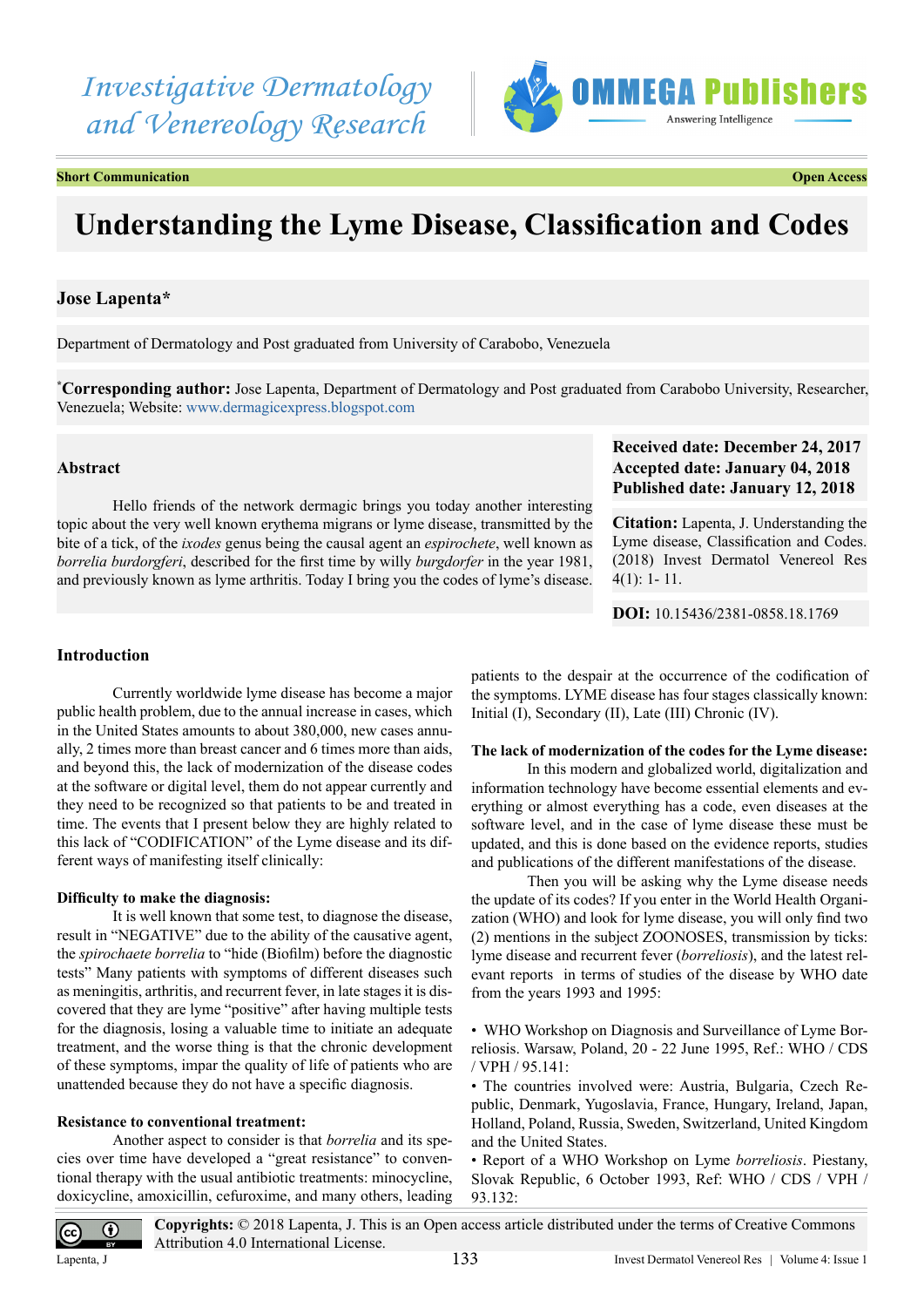# Classification and Codes, Understanding the Lyme disease



The countries involved: Germany, Slovakia and the United States. If you read those reports you will notice that they are totally out of date regarding the reality of Lyme disease today.

And I will always give you the answer.

I will place here more than 276 bibliography references classified based on the different manifestations of lyme disease or lyme borreliosis that are sufficient to recognize that beyond "Lyme Disease" and recurrent fever (*Borreliosis*) there are other manifestations of the *borreliosis* that should be codified, digitalized, to give a total coverage to the disease and search of its clinical manifestations.

This "Absence" of codes causes that many patients carrying lyme are not treated adequately, because they do not "Appear in the system" with their respective consequences.

Here I ask the innocent question, what happens is "Unknown" or "Intentioned"? Because to recognize all these IM-PLIED CODES means more public spending by the State and the insurance companies.

1) Congenital Lyme Disease: Potential infection of the foetus with possibility of death $[1-15]$ :

- Lyme *borreliosis* in pregnant women.
- *Erlichiosis* and *Borreliosis* in Pregnant Women.
- The Infectious Origins of Stillbirth.
- Intrauterine Transmission of *Borrelia Burgdorferi* in dogs.

2) Lyme Disease: Primary Infection<sup>[16-20]</sup>:

- Newborn dead woman pregnant with Lyme disease.
- Lyme *borreliosis*, implication for the foetus.
- Fetal *borreliosis*, texemia of pregnancy and fetal death.
- Eritema migrans in pregnancy.
- Fetal maternal transmission of lyme disease.
- *Borrelia burdogferi* in newborn.

A.) Primary infection and erythema migrans.

- Primary and secondary erythema migrans.

B.) Primary seronegative infection<sup>[21-26]</sup>.

- Negative antigens against *borrelia burdogferi* in cerebrospinal fluid in neurologic lyme disease.

- Seronegative Lyme disease.

- Seronegative chronic relapsing *neuroborreliosis*.

3.) Lyme disease, persistent infection in secondary and late stage $[27-30]$ .

- Persistent infection with antibiotics doxycyline and amoxicillin.

- Isolation of *borrelia burdogferi* from ocular iris.

- Survival of *borrelia burdogferi* after therapy with antibiotic.

4.) Lyme disease, persistent infection in secondary and late stage<sup>[\[31-40\]](#page-3-2)</sup>:

A.) Cutaneous Manifestations:

- Borrelial Lymphocytoma (BL).
- Acrodermatitis atrophicans<sup>[\[41-45\]](#page-3-3)</sup>.
- Annulare granuloma<sup>[\[46-48\]](#page-3-4)</sup>.

 $-$  Morphea<sup>[\[49-51\]](#page-3-5)</sup>.

- Localized scleroderm[a\[52-54\].](#page-4-0)
- Lichen sclerosus and atrophicus<sup>[55-57]</sup>.

# B.) Other Cutaneous manifestations<sup>[\[58-62\]](#page-4-2)</sup>:

- Benign lymphocytic infiltration of jessner kanof.
- Infantile acrodermatitis of gianotti-crosti.
- Atypical erythema multiforme.
- Urticarial vasculitis.

5.) Lyme disease of skin and mucous membranes<sup>[63-65]</sup>:

- Association of Lyme disease with morgellons disease.
- Difusse alopecia<sup>[\[66-69\]](#page-4-4)</sup>.
- Scleroderma in cup de sabre.
- Pseudopelade of brocq.

6.) Lyme disease and other lesions[\[70-72\]:](#page-4-5)

- Anetoderma.
- Primary and secondary erythema migrans in children.

7.) Lyme disease late stage: meningitis, oculopathy, iridocyclitis, iritis, uveitis[\[73-83\]](#page-4-6).

A.) Lyme Meningitis.

- B.) Lyme Oculopathy.
- C.) Lyme Iridocyclitis, Iritis and Uveitis.

8.) Lyme disease secondary and late stage: Nephritis, Hepatitis, Lymphadenopathy, Myositis and Other[\[84-107\]](#page-4-7).

- A.) Lyme Nephritis.
- B.) Lyme Hepatitis.
- C.) Lyme Lymphadenopathy.
- D.) Lyme Myositis.
- E.) Other Conditions:

- Perplexing Symptoms.

- Pancytopenia.
- Eye Symptoms.

9.) Lyme disease late stage and cardiovascular disease<sup>[\[108-128\]](#page-5-0)</sup>.

- A.) Aortic Aneurysm.
- B.) Aneurysm of Coronary Arteries.

C.) Late Endocarditis.

- D.) Carditis.
- E.) Atrioventricular Block.

10.) Lyme disease late stage, neuro-*borreliosis*, neuritis or neuropathy, meningovascular, nb with cerebral infarcts, lyme Parkinsonism, lyme encephalitis $[129-182]$ .

A.) Neuro *Borreliosis* (NB) Late Symptoms.

B.) Neuritis or Late Neuropathy.

C.) Neuro *Borreliosis* (NB) Meningovascular with Cerebral Infarcts.

- D.) Intracraneal Aneurysm.
- E.) Parkinsonism.
- F.) Late Encephalitis.
- G.) Stroke due to Neuro *borreliosis*.
- H.) Neuro Borreliosis (NB) Unspecific Symptoms:
- Late Lyme disease (Neuro *Borreliosis*: Comparison and Evi-
- dence of the *Spirochetes* and late *Neurosyphilis.*
- Evidence between the infection of *spirochetes* and Alzheimer's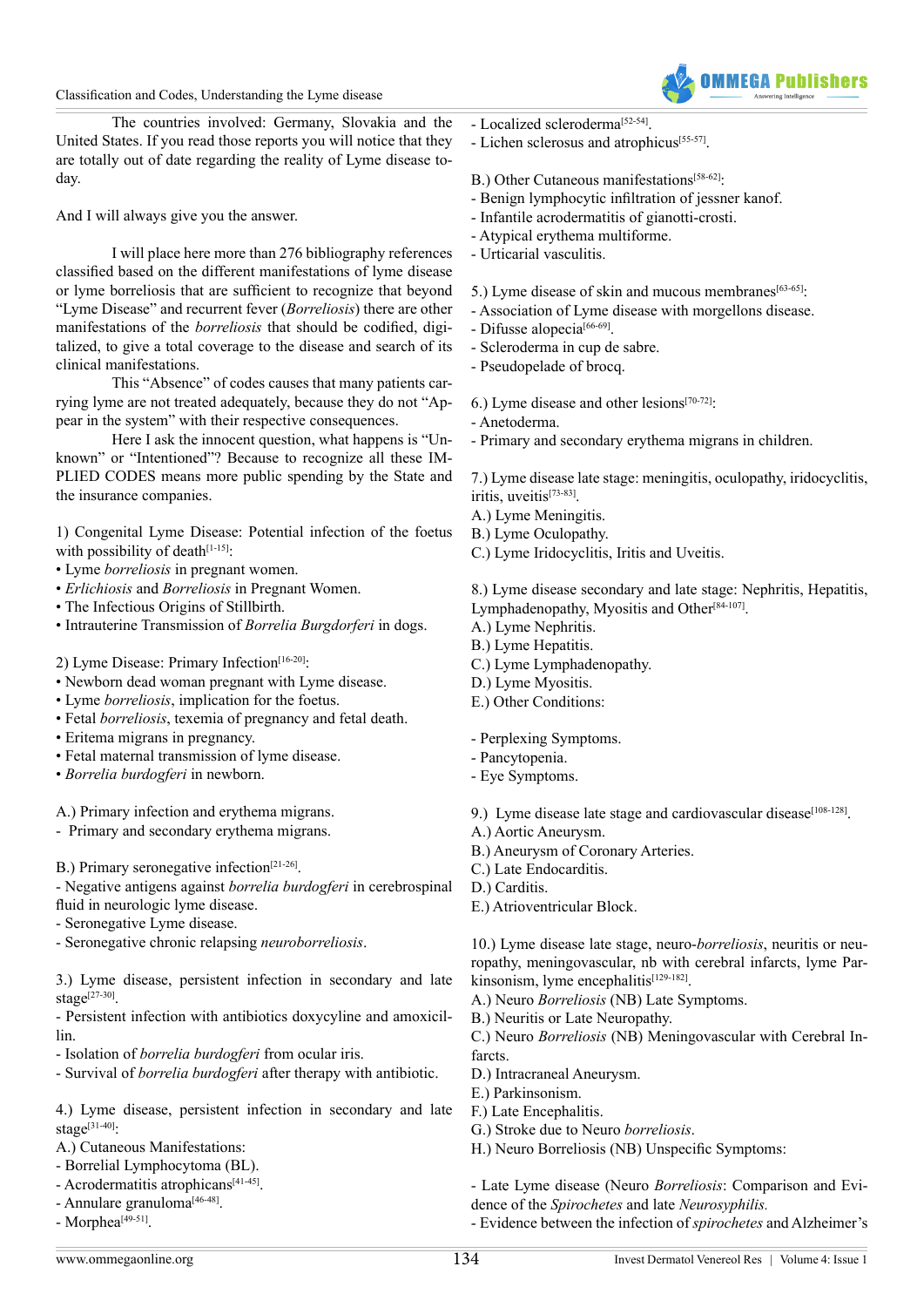Classification and Codes, Understanding the Lyme disease



disease.

# **References**

11.) **Lyme Disease**: Neuro borreliosis, Late Lyme Meningoencephalitis or Meningomyeloencephalitis<sup>[183-212]</sup>.

12.) **Lyme Disease Late Stage**: Atrophic form of Meningoencephalitis with Dementia, Subacute presenile dementia and neuropsychiatric manifestation[s\[213-243\]](#page-8-0).

13.) **Lyme Disease: Late Stage**: Bone, Joint and Musculoskele-tal Manifestations<sup>[\[244-252\]](#page-9-0)</sup>

14.) Lyme Disease, Late Stage: Oculopathy, Liver, Kidney and respiratory manifestation[s\[253-267\]](#page-9-1).

A.) Oculopathy.

B.) Liver and other visceras.

C.) Kidney and ureter.

D.) Bronchia and Lungs.

15.) Lyme Disease, Latent Stage, Unspecified<sup>[\[268-281\]](#page-10-0)</sup>.

A.) Infection of the Central Nervous System.

B.) Simple Herpes Type 1.

C.) Diseases by Spirochetes of the Central Nervous System.

This classification that you have just read is a summary of the 276 bibliographic references that I describe below which you can find in the best scientific databases such as Pubmed, Medscape, Lilacs etc, if you have some doubt copy and paste of any of them, put it in your browser and you will get the exact information on the mentioned databases.



**DERMAGIC - EXPRESS - MARACAY VENEZUELA** 

# **Conclusion**

As you can see, there are enough evidences, to update the codes of Lyme disease in all the databases systems of the planet, to give a total coverage to the diagnosis and treatment of this disease that in my particular way of seeing is becoming the new plague of the 21<sup>st</sup> century. But this does not end here, suddenly you think that some details are missing, some or several questions, which I will explain in the next edition:

Lyme's Disease, *Syphilis* and Leprosy, the missing link.

Do not miss it!!!

<span id="page-2-0"></span>1) Bale, J.F. Jr., Murph, J.R. Congenital infections and the nervous system. (1992) Pediatr Clin North Am 39(4): 669–690. [Pubmed](https://www.ncbi.nlm.nih.gov/pubmed/1321971) | [Crossref](https://doi.org/10.1016/S0031-3955(16)38370-5) | [Others](http://www.sciencedirect.com/science/article/pii/S0031395516383705?via%3Dihub)

2) Brzostek, T. Human granulocytic ehrlichiosis co-incident with Lyme borreliosis in pregnant woman--a case study. Przegl Epidemiol (2004) 58(2): 289–294.

[Pubmed](https://www.ncbi.nlm.nih.gov/pubmed/15517809) | Crossref | [Others](https://www.researchgate.net/publication/8202237_Human_granulocytic_ehrlichiosis_co-incident_with_Lyme_borreliosis_in_pregnant_woman_-_a_case_study)

3) Gardner, T. Lyme disease. In: Remington JS, Klein JO, eds. Infectious Diseases of the Foetus and Newborn. (1995) 5th ed. Philadelphia: Saunders 447–528.

Pubmed | Crossref | Others

4) Goldenberg, R.L., Thompson, C. The infectious origins of stillbirth. (2003) Am J Obstet Gynecol. 189(3): 861–873.

[Pubmed](https://www.ncbi.nlm.nih.gov/pubmed/14526331) | [Crossref](http://dx.doi.org/10.1067/S0002-9378(03)00470-8) | [Others](http://www.ajog.org/article/S0002-9378(03)00470-8/fulltext)

5) Gustafson, J.M., Burgess, E.C., Wachal, M.D., et al. Intrauterine transmission of Borrelia burgdorferi in dogs. (1993) Am J Vet Res 54(6): 882–890.

[Pubmed](https://www.ncbi.nlm.nih.gov/pubmed/8323057) | Crossref | [Others](https://www.researchgate.net/publication/14876357_Intrauterine_transmission_of_Borrelia_burgdorferi_in_dogs)

6) MacDonald, A.B., Benach, J.L., Burgdorfer, W. Stillbirth following maternal Lyme disease. (1987) N Y State J Med 87(11): 615–616. [Pubmed](https://www.ncbi.nlm.nih.gov/pubmed/3480464) | Crossref | [Others](https://www.unboundmedicine.com/medline/citation/3480464/Stillbirth_following_maternal_Lyme_disease_)

7) MacDonald, A.B. Gestational Lyme borreliosis. Implications for the foetus. (1989) Rheum Dis Clin North Am 15(4): 657–677.

#### [Pubmed](https://www.ncbi.nlm.nih.gov/pubmed/2685924) | Crossref | [Others](https://www.researchgate.net/publication/20470158_Gestational_Lyme_borreliosis_Implications_for_the_fetus)

8) Macdonald, A.B. Human fetal borreliosis, texemia of pregnancy, and fetal death. Zentralblatt für Bakteriologie, Mikrobiologie und Hygiene. Series A: Medical Microbiology, Infectious Diseases, Virology, Parasitology (1986) 263(1-2): 189–200.

Pubmed | [Crossref](https://doi.org/10.1016/S0176-6724(86)80122-5) | [Others](https://www.sciencedirect.com/science/article/pii/S0176672486801225)

9) Maraspin, V., Cimperman, J., Lotric-Furlan, S., et al. Erythema migrans in pregnancy. (2000) Wien klin Wochenschr 111: 933–940. [Pubmed](https://www.ncbi.nlm.nih.gov/pubmed/10666804) | Crossref | Others

10) Markowitz, L.E., Steere, A.C., Benach, J.L., et al. Lyme disease during pregnancy. (1986) JAMA: J Am Med Asso 255(24): 3394.

Pubmed | [Crossref](https://doi.org/10.1001/jama.1986.03370240064038) | [Others](https://jamanetwork.com/journals/jama/article-abstract/405037?redirect=true)

11) Schlesinger, P.A., Duray, P.H., Burke, B.A., et al. Maternal-fetal transmission of the Lyme disease Spirochete, Borrelia burgdorferi. (1985) Ann Inter Med 103(1): 67.

[Pubmed](https://www.ncbi.nlm.nih.gov/pubmed/4003991) | [Crossref](https://doi.org/10.7326/0003-4819-103-1-67) | [Others](http://annals.org/aim/article-abstract/699780/maternal-fetal-transmission-lyme-disease-spirochete-borrelia-burgdorferi?volume=103&issue=1&page=67)

12) Silver, R.M., Yang, L., Daynes, R.A., et al. Fetal outcome in Murine Lyme disease. (1995) Infect Immu 63(1): 66–72.

[Pubmed](https://www.ncbi.nlm.nih.gov/pubmed/7806385) | Crossref | [Others](http://iai.asm.org/content/63/1/66.long)

13) Strobino, B.A., Williams, C.L., Abid, S., et al. Lyme disease and pregnancy outcome: A prospective s of two thousand prenatal patients. (1993) Am J Obstet Gynecol 169(2): 367–374.

# [Pubmed](https://www.ncbi.nlm.nih.gov/pubmed/8362948) | [Crossref](http://dx.doi.org/10.1016/0002-9378(93)90088-Z) | [Others](http://www.ajog.org/article/0002-9378(93)90088-Z/pdf)

14) Weber, K., Bratzke, H.J., Neubert, U., et al. Borrelia burgdorferi in a newborn despite oral penicillin for Lyme borreliosis during pregnancy. (1988) Pediatr Infect Dis J 7(4): 286–288.

# [Pubmed](https://www.ncbi.nlm.nih.gov/pubmed/3130607) | [Crossref](https://doi.org/10.1097/00006454-198804000-00010) | [Others](http://journals.lww.com/pidj/Citation/1988/04000/Borrelia_burgdorferi_in_a_newborn_despite_oral.10.aspx)

15) Christova, I., Komitova, R. Clinical and epidemiological features of Lyme borreliosis in Bulgaria. (2004) Wien Klin Wochenschr 116(1- 2): 42-46.

# [Pubmed](https://www.ncbi.nlm.nih.gov/pubmed/15030123) | [Crossref](https://doi.org/10.1007/BF03040423) | [Others](https://link.springer.com/article/10.1007/BF03040423)

<span id="page-2-1"></span>16) Hercogová, J., Tománková, M., Barták, P. Contributions to the treatment of dermatologic manifestations of Lyme borreliosis. (1992) Cutis 49(6): 409-411.

[Pubmed](https://www.ncbi.nlm.nih.gov/pubmed/1628507) | Crossref | Others

17) Lipsker, D., Hansmann, Y., Limbach, F., et al. Disease expression of Lyme borreliosis in north-eastern France. (2001) Eur J Clin Microbiol Infect Dis 20(4): 225-230.

[Pubmed](https://www.ncbi.nlm.nih.gov/pubmed/11399010) | Crossref | [Others](http://web.b.ebscohost.com/abstract?direct=true&profile=ehost&scope=site&authtype=crawler&jrnl=09349723&AN=15685490&h=8SJ0jYaJLo2Z%2bBzUboLjmCTBkge%2fMlEHfo5pLc5V0xkpLH2DX%2ba%2buhputnyhw0EN7spGQ8jEhb%2fqKuVjrjiVrQ%3d%3d&crl=f&resultNs=AdminWebAuth&resultL)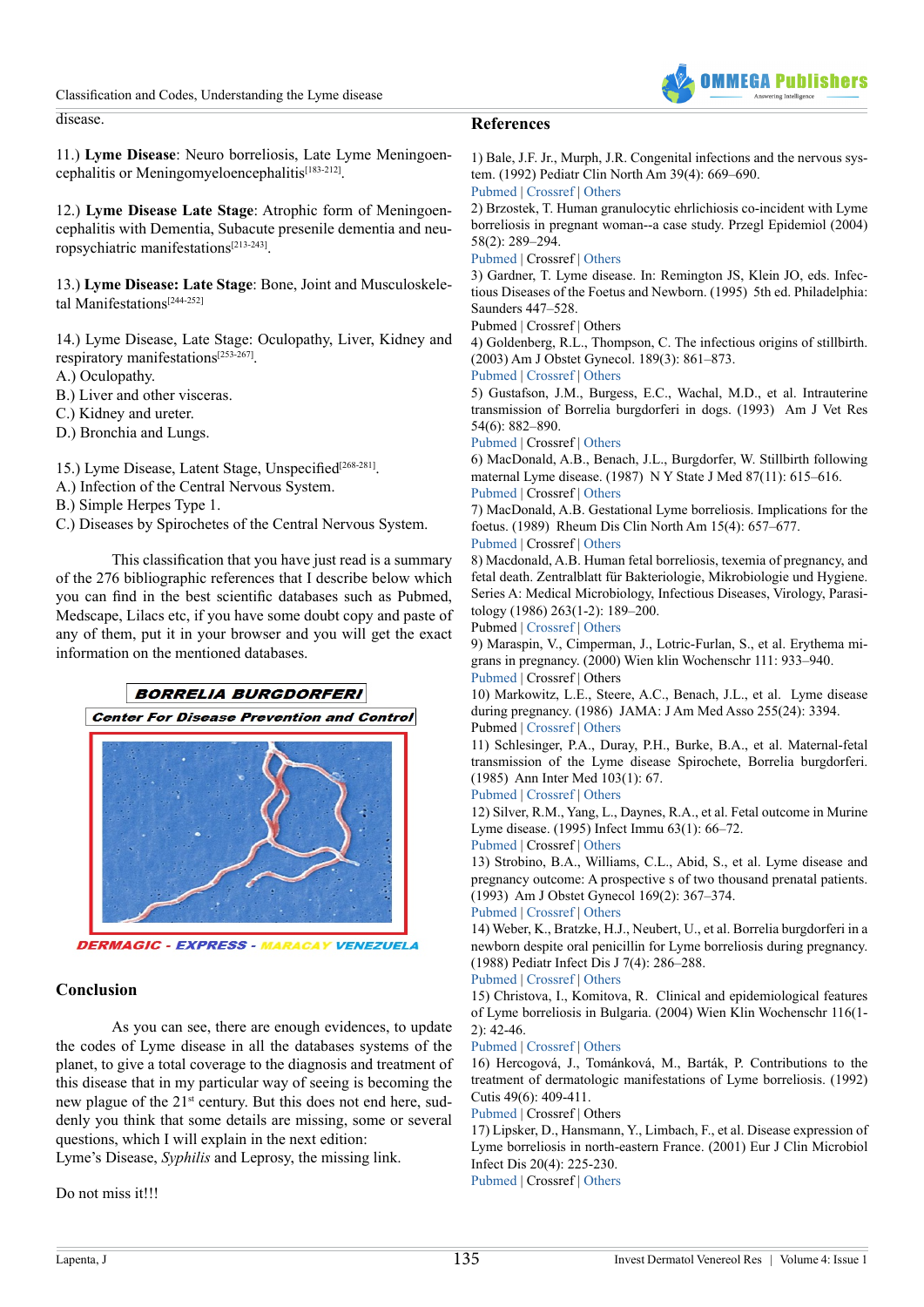

18) Melski, J.W., Reed, K.D., Mitchell, P.D., et al. Primary and secondary erythema migrans in central Wisconsin. (1993) Arch Dermatol 129(6): 709-716.

## [Pubmed](https://www.ncbi.nlm.nih.gov/pubmed/8389536) | [Crossref](https://doi.org/10.1001/archderm.1993.01680270047005) | [Others](https://jamanetwork.com/journals/jamadermatology/article-abstract/554999?redirect=true)

19) Schmid, G.P. Epidemiology and clinical similarities of human spirochetal diseases. (1989) Rev Infect Dis 6: S1460-S1469.

# [Pubmed](https://www.ncbi.nlm.nih.gov/pubmed/2682958) | [Crossref](https://doi.org/10.1093/clinids/11.Supplement_6.S1460) | [Others](https://www.researchgate.net/publication/20473192_Epidemiology_and_Clinical_Similarities_of_Human_Spirochetal_Diseases)

20) Coyle, P.K., Deng, Z., Schutzer. S.E., et al. Detection of Borrelia burgdorferi antigens in cerebrospinal fluid. (1993) Neurology 43(6): 1093-1098.

#### [Pubmed](https://www.ncbi.nlm.nih.gov/pubmed/8170548) | [Crossref](https://doi.org/10.1212/WNL.43.6.1093) | [Others](http://n.neurology.org/content/43/6/1093)

<span id="page-3-0"></span>21) Coyle, P.K., Schutzer, S.E., Deng, Z., et al. Detection of Borrelia burgdorferi-specific antigen in antibody-negative cerebrospinal fluid in neurologic Lyme disease. (1995) Neurology 45(11): 2010–2015. [Pubmed](https://www.ncbi.nlm.nih.gov/pubmed/7501150) | [Crossref](https://doi.org/10.1212/WNL.45.11.2010) | [Others](http://n.neurology.org/content/45/11/2010)

# 22) Dattwyler, R.J., Volkman, D.J., Luft, B.J., et al. Seronegative Lyme disease. Dissociation of T- and B-Lymphocyte Responses to Borrelia burgdorferi. (1988) N Engl J Med 319: 1441-1446.

# [Pubmed](https://www.ncbi.nlm.nih.gov/pubmed/3054554) | [Crossref](https://doi.org/10.1056/NEJM198812013192203) | [Others](https://www.researchgate.net/publication/20100838_Seronegative_Lyme_disease_Dissociation_of_specific_T-_and_B-lymphocyte_responses_to_Borrelia_burgdorferi)

23) Holak, H., Holak, N., Huzarska, M., et al. Tick inoculation in an eyelid region: report on five cases with one complication of the orbital myositis associated with Lyme borreliosis. (2006) Klin Oczna 108(4-6): 220-224.

# [Pubmed](https://www.ncbi.nlm.nih.gov/pubmed/17020000) | Crossref | [Others](http://alzheimerborreliosis.net/wp-content/uploads/2012/10/Lyme-tick-on-the-Eyelid-Poland-5-cases-with-complications.pdf)

24) Karma, A., Seppälä, I., Mikkilä, H., et al. Diagnosis and clinical characteristics of ocular Lyme borreliosis. (1995) Am J Ophthalmol 119(2): 127-135.

## [Pubmed](https://www.ncbi.nlm.nih.gov/pubmed/7832219) | [Crossref](http://dx.doi.org/10.1016/S0002-9394(14)73864-4) | [Others](http://www.ajo.com/article/S0002-9394(14)73864-4/pdf)

25) Lawrence, C., Lipton, R.B., Lowy, F.D., et al. Seronegative Chronic Relapsing Neuroborreliosis. (1995) Eur Neurol 35: 113-117.

[Pubmed](https://www.ncbi.nlm.nih.gov/pubmed/7796837) | [Crossref](https://doi.org/10.1159/000117104) | [Others](https://www.karger.com/Article/PDF/117104)

26) Feng, J., Wang, T., Shi, W., et al. Identification of novel activity against Borrelia burgdorferi persisters using an FDA approved drug library. (2014) Emerg Microbes Infect 3(7): e49.

# [Pubmed](https://www.ncbi.nlm.nih.gov/pubmed/26038747) | [Crossref](https://doi.org/10.1038/emi.2014.53) | [Others](https://www.nature.com/articles/emi201453)

<span id="page-3-1"></span>27) Oksi, J., Marjamaki, M., Nikoskelainen, J., et al. Borrelia burgdorferi detected by culture and PCR in clinical relapse of disseminated Lyme borreliosis. (1999) Ann Med 31(3): 225–232.

# [Pubmed](https://www.ncbi.nlm.nih.gov/pubmed/10442678) | [Crossref](https://doi.org/10.3109/07853899909115982) | [Others](https://www.researchgate.net/publication/12856495_Bowelia_Burgorferi_Detected_by_Culture_and_PCR_in_Clinical_Relapse_of_Disseminated_Lyme_Borreliosis)

28) Preac-Mursic, V., Pfister, H.W, Spiegel, H., et al. First Isolation of Borrelia burgdorferi from an Iris Biopsy. (1993) J Clin Neuro-ophthalmol 13: 155-161.

# [Pubmed](https://www.ncbi.nlm.nih.gov/pubmed/8106639) | Crossref | [Others](http://journals.lww.com/jneuro-ophthalmology/Citation/1993/09000/First_Isolation_of_Borrelia_burgdorferi_from_an.2.aspx)

29) Preac-Mursic, V., Weber, K., Pfister, H.W., et al. Survival of Borrelia burgdorferi in Antibiotically Treated Patients with Lyme borreliosis. (1989) Infec 17: 355-359.

# [Pubmed](https://www.ncbi.nlm.nih.gov/pubmed/2613324) | [Crossref](https://doi.org/10.1007/BF01645543) | [Others](https://link.springer.com/article/10.1007/BF01645543)

30) Schmidli, J., Hunziker, T., Moesli, P., et al. Cultivation of Borrelia burgdorferi from joint fluid three months after treatment of facial palsy due to Lyme borreliosis. (1988) J Infect Dis 158(4): 905–906.

# [Pubmed](https://www.ncbi.nlm.nih.gov/pubmed/3171237) | [Crossref](https://doi.org/10.1093/infdis/158.4.905) | [Others](https://academic.oup.com/jid/article-abstract/158/4/905/897749?redirectedFrom=fulltext)

<span id="page-3-2"></span>31) Arnež, M., Ružic-Sabljic, E. Borrelial Lymphocytoma in Children. (2015) Pediatr Infect Dis J 34(12): 1319-1322.

# [Pubmed](https://www.ncbi.nlm.nih.gov/pubmed/26313568) | [Crossref](https://doi.org/10.1097/INF.0000000000000884) | [Others](https://insights.ovid.com/pubmed?pmid=26313568)

32) Colli, C., Leinweber, B., Müllegger, R., et al. Borrelia burgdorferi-associated lymphocytoma cutis: clinicopathologic, immunophenotypic, and molecular study of 106 cases. (2004) J Cutan Pathol 31(3): 232-240.

# [Pubmed](https://www.ncbi.nlm.nih.gov/pubmed/14984575) | [Crossref](https://doi.org/10.1111/j.0303-6987.2003.00167.x) | [Others](http://onlinelibrary.wiley.com/doi/10.1111/j.0303-6987.2003.00167.x/abstract;jsessionid=C9CA41092DADA2FF974DD7954033EADA.f03t03)

33) Glatz, M., Resinger, A., Semmelweis, K., et al. Clinical spectrum of skin manifestations of Lyme borreliosis in 204 children in Austria. (2015) Acta Derm Venereol 95(5): 565-571.

# [Pubmed](https://www.ncbi.nlm.nih.gov/pubmed/25366035) | [Crossref](https://doi.org/10.2340/00015555-2000) | [Others](https://www.medicaljournals.se/acta/content/abstract/10.2340/00015555-2000)

34) Gordillo-Pérez, G., Torres, J., Solórzano-Santos, F., et al. Borrelia burgdorferi infection and cutaneous Lyme disease, Mexico. (2007) Emerg Infect Dis 13(10): 1556-1558. [Pubmed](https://www.ncbi.nlm.nih.gov/pubmed/18258006) | [Crossref](https://doi.org/10.3201/eid1310.060630) | [Others](https://www.researchgate.net/publication/5594204_Borrelia_burgdorferi_Infection_and_Cutaneous_Lyme_Disease_Mexico)

35) Krbkova, L., Stanek, G. Therapy of Lyme borreliosis in children. (1996) Infec 24(2): 170-173.

# [Pubmed](https://www.ncbi.nlm.nih.gov/pubmed/8740116) | [Crossref](https://doi.org/10.1007/BF01713333) | [Others](https://link.springer.com/article/10.1007/BF01713333)

36) Lenormand, C., Jaulhac, B., DeMartino, S., et al. Species of Borrelia burgdorferi complex that cause borrelial lymphocytoma in France. (2009) Br J Dermatol 161(1): 174-176.

#### [Pubmed](https://www.ncbi.nlm.nih.gov/pubmed/19302068) | [Crossref](https://doi.org/10.1111/j.1365-2133.2009.09100.x) | [Others](http://onlinelibrary.wiley.com/doi/10.1111/j.1365-2133.2009.09100.x/abstract)

37) Maraspin, V., Cimperman, J., Lotric-Furlan, S., et al. Solitary borrelial lymphocytoma in adult patients. (2002) Wien Klin Wochenschr 114(13-14): 515-523.

#### [Pubmed](https://www.ncbi.nlm.nih.gov/pubmed/12422593) | Crossref | [Others](https://www.researchgate.net/publication/11043058_Solitary_borrelial_lymphocytoma_in_adult_patients)

38) Maraspin, V., Nahtigal, K.M., Ružic-Sabljic, E., et al. Borrelial Lymphocytoma in Adult Patients. Clin Infect Dis (2016) 63(7): 914- 921.

# [Pubmed](https://www.ncbi.nlm.nih.gov/pubmed/27334446) | [Crossref](https://doi.org/10.1093/cid/ciw417) | [Others](https://academic.oup.com/cid/article/63/7/914/2389152)

39) Müllegger, R.R., Means, T.K., Shin, J.J., et al. Chemokine signatures in the skin disorders of Lyme borreliosis in Europe: predominance of CXCL9 and CXCL10 in erythema migrans and acrodermatitis and CXCL13 in lymphocytoma. Infect Immun (2007) 75(9): 4621-4628.

# [Pubmed](https://www.ncbi.nlm.nih.gov/pubmed/17606602) | [Crossref](https://doi.org/10.1128/IAI.00263-07) | [Others](http://iai.asm.org/content/75/9/4621.long)

40) Strle., F., Maraspin, V., Pleterski-Rigler, D., et al. Treatment of borrelial lymphocytoma. (1996) Infec 24(1): 80-84.

# [Pubmed](https://www.ncbi.nlm.nih.gov/pubmed/8852477) | [Crossref](https://doi.org/10.1007/BF01780665) | [Others](https://link.springer.com/article/10.1007/BF01780665)

<span id="page-3-3"></span>41) Aberer., E., Klade, H. Cutaneous manifestations of Lyme borreliosis. (1991) Infec 19(4): 284-286.

# [Pubmed](https://www.ncbi.nlm.nih.gov/pubmed/1917047) | [Crossref](https://doi.org/10.1007/BF01644968) | [Others](https://link.springer.com/article/10.1007/BF01644968)

42) Busch, U., Hizo-Teufel, C., Böhmer, R., et al. Borrelia burgdorferi sensu lato strains isolated from cutaneous Lyme borreliosis biopsies differentiated by pulsed-field gel electrophoresis. (1996) Scand J Infect Dis 28(6): 583-589.

#### [Pubmed](https://www.ncbi.nlm.nih.gov/pubmed/9060061) | [Crossref](https://doi.org/10.3109/00365549609037965) | [Others](http://www.tandfonline.com/doi/abs/10.3109/00365549609037965?journalCode=infd19)

43) Schempp, C., Bocklage, H., Lange, R., et al. Further evidence for Borrelia burgdorferi infection in morphea and lichen sclerosus et atrophicus confirmed by DNA amplification. (1993) J Invest Dermatol 100(5): 717-720.

# [Pubmed](https://www.ncbi.nlm.nih.gov/pubmed/8491994) | [Crossref](https://doi.org/10.1111/1523-1747.ep12472369) | [Others](https://www.sciencedirect.com/science/article/pii/S0022202X9390020I)

44) Wienecke, R., Zöchling, N., Neubert, U., et al. Molecular subtyping of Borrelia burgdorferi in erythema migrans and acrodermatitis chronica atrophicans. (1994) J Invest Dermatol 103(1): 19-22.

# [Pubmed](https://www.ncbi.nlm.nih.gov/pubmed/8491994) | [Crossref](https://doi.org/10.1111/1523-1747.ep12472369) | [Others](https://www.sciencedirect.com/science/article/pii/S0022202X9390020I)

45) Asbrink, E., Brehmer-Andersson, E., Hovmark, A. Acrodermatitis chronica atrophicans--a spirochetosis. Clinical and histopathological picture based on 32 patients; course and relationship to erythema chronicum migrans Afzelius. (1986) Am J Dermatopathol 8(3): 209-219. [Pubmed](https://www.ncbi.nlm.nih.gov/pubmed/3728879) | [Crossref](https://doi.org/10.1097/00000372-198606000-00005) | [Others](https://www.researchgate.net/publication/19432815_Acrodermatitis_Chronica_Atrophicans-A_Spirochetosis_Clinical_and_Histopathological_Picture_Based_on_32_Patients_Course_and_Relationship_to_Erythema_Chronicum_Migrans_Afzelius)

<span id="page-3-4"></span>46) Aberer, E., Schmidt, B.L., Breier, F., et al. Amplification of DNA of Borrelia burgdorferi in urine samples of patients with granuloma annulare and lichen sclerosus et atrophicus. (1999) Arch Dermatol 135(2): 210-212.

# [Pubmed](https://www.ncbi.nlm.nih.gov/pubmed/10052416) | Crossref | [Others](https://jamanetwork.com/journals/jamadermatology/article-abstract/477710?redirect=true)

47) Buechner, S.A., Winkelmann, R.K., Lautenschlager, S., et al. Localized scleroderma associated with Borrelia burgdorferi infection. Clinical, histologic, and immunohistochemical observations. (1993) J Am Acad Dermatol 29(2 Pt 1): 190-196.

#### [Pubmed](https://www.ncbi.nlm.nih.gov/pubmed/8335737) | [Crossref](https://doi.org/10.1016/0190-9622(93)70166-Q) | [Others](https://www.sciencedirect.com/science/article/pii/019096229370166Q)

48) Eisendle, K., Grabner, T., Zelger, B. Morphoea: a manifestation of infection with Borrelia species? (2007) Br J Dermatol. 157(6): 1189- 1198.

#### [Pubmed](https://www.ncbi.nlm.nih.gov/pubmed/17941947) | [Crossref](https://doi.org/10.1097/00000372-198606000-00005) | [Others](http://onlinelibrary.wiley.com/doi/10.1111/j.1365-2133.2007.08235.x/abstract)

<span id="page-3-5"></span>49) Kaya, G., Berset, M., Prins, C., et al. Chronic borreliosis presenting with morphea- and lichen sclerosus et atrophicus-like cutaneous lesions. a case report. (2001) Dermatology 202(4): 373-375.

# [Pubmed](https://www.ncbi.nlm.nih.gov/pubmed/11455165) | [Crossref](https://doi.org/10.1159/000051687) | [Others](https://www.karger.com/Article/Abstract/51687)

50) Malane, M.S., Grant-Kels, J.M., Feder, H.M, Jr., et al. Diagnosis of Lyme disease based on dermatologic manifestations. (1991) Ann Intern Med 114(6): 490-498.

[Pubmed](https://www.ncbi.nlm.nih.gov/pubmed/1994797) | [Crossref](https://doi.org/10.7326/0003-4819-114-6-490) | [Others](http://annals.org/aim/article-abstract/704549/diagnosis-lyme-disease-based-dermatologic-manifestations?volume=114&issue=6&page=490)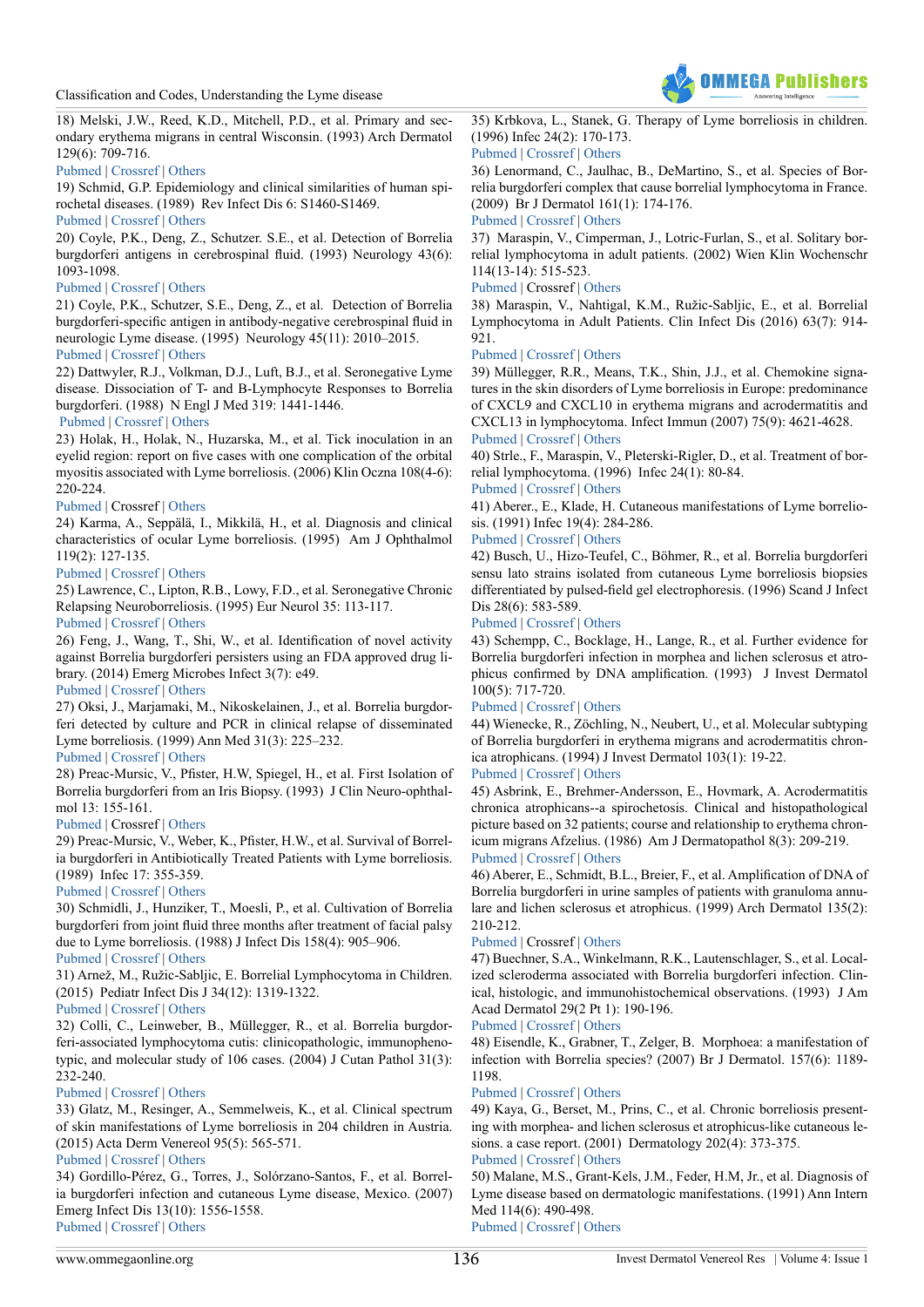

51) Menni, S., Pistritto, G., Gelmetti, C., et al. Eruzione a tipo pitiriasi lichenoide con perifollicoliti in corso di borreliosi di Lyme. (1994) Eur J Pediat Dermatol 4: 77–80.

Pubmed | Crossref | [Others](https://www.scienceopen.com/document?vid=494bd832-20a2-4155-84d0-e20dde2b110c)

<span id="page-4-0"></span>52) Ozkan, S., Atabey, N., Fetil, E., et al. Evidence for Borrelia burgdorferi in morphea and lichen sclerosus. (2000) Int J Dermatol 39(4): 278-283.

#### [Pubmed](https://www.ncbi.nlm.nih.gov/pubmed/10809977) | [Crossref](https://doi.org/10.1046/j.1365-4362.2000.00912.x) | [Others](http://onlinelibrary.wiley.com/doi/10.1046/j.1365-4362.2000.00912.x/abstract)

53) Schempp, C., Bocklage, H., Lange, R., et al. Further evidence for Borrelia burgdorferi infection in morphea and lichen sclerosus et atrophicus confirmed by DNA amplification. (1993) J Invest Dermatol 100(5): 717-720.

#### [Pubmed](https://www.ncbi.nlm.nih.gov/pubmed/8491994) | [Crossref](https://doi.org/10.1111/1523-1747.ep12472369) | [Others](https://www.sciencedirect.com/science/article/pii/S0022202X9390020I)

54) Trevisan, G., Rees, D.H., Stinco, G. Borrelia burgdorferi and localized scleroderma. (1994) Clin Dermatol 12(3): 475-479.

# Pubmed | [Crossref](https://doi.org/10.1016/0738-081X(94)90300-X) | [Others](https://www.sciencedirect.com/science/article/pii/0738081X9490300X)

<span id="page-4-1"></span>55) Vasudevan, B., Chatterjee, M. Lyme Borreliosis and Skin. (2013) Indian J Dermatol 58(3): 167–174.

#### [Pubmed](https://www.ncbi.nlm.nih.gov/pubmed/23723463) | [Crossref](https://doi.org/10.4103/0019-5154.110822) | [Others](http://www.e-ijd.org/article.asp?issn=0019-5154;year=2013;volume=58;issue=3;spage=167;epage=174;aulast=Vasudevan)

56) Vasudevan, B., Sagar, A., Bahal, A., et al. Extragenital lichen sclerosus with aetiological link to Borrelia. (2011) Med J Armed Forces India 67: 370–373.

# [Pubmed](https://www.ncbi.nlm.nih.gov/pubmed/27365852) | [Crossref](http://dx.doi.org/10.1016/S0377-1237(11)60089-0) | [Others](http://www.mjafi.net/article/S0377-1237(11)60089-0/fulltext)

57) Zinchuk, A.N., Kalyuzhna, L.D., Pasichna, I.A. Is Localized Scleroderma Caused by Borrelia burgdorferi? (2016) Vector Borne Zoonotic Dis 16(9): 577-580.

# [Pubmed](https://www.ncbi.nlm.nih.gov/pubmed/27387068) | [Crossref](https://doi.org/10.1089/vbz.2016.2004) | [Others](http://online.liebertpub.com/doi/10.1089/vbz.2016.2004)

<span id="page-4-2"></span>58) Abele, D.C., Anders, K.H., Chandler, F.W. Benign lymphocytic infiltration (Jessner-Kanof): another manifestation of borreliosis? (1989) J Am Acad Dermatol 21(4 Pt 1): 795-797.

#### [Pubmed](https://www.ncbi.nlm.nih.gov/pubmed/2808795) | [Crossref](https://doi.org/10.1016/S0190-9622(89)80273-7) | [Others](https://www.sciencedirect.com/science/article/pii/S0190962289802737)

59) Baldari, U., Cattonar, P., Nobile, C., et al. Infantile acrodermatitis of Gianotti-Crosti and Lyme borreliosis. (1996) Acta Derm Venereol 76(3): 242-243.

[Pubmed](https://www.ncbi.nlm.nih.gov/pubmed/8800310) | Crossref | Others

60) Hashimoto, Y., Takahashi, H., Matsuo, S., et al. Polymerase chain reaction of Borrelia burgdorferi flagellin gene in Shulman syndrome. (1996) Dermatol192(2): 136-139.

# [Pubmed](https://www.ncbi.nlm.nih.gov/pubmed/8829496) | [Crossref](https://doi.org/10.1159/000246339) | [Others](https://www.karger.com/Article/PDF/246339)

61) Lesire, V., Machet, L., Toledano, C., et al. Atypical erythema multiforme occurring at the early phase of Lyme disease? (2000) Acta Derm Venereol. 80(3): 222.

# [Pubmed](https://www.ncbi.nlm.nih.gov/pubmed/10954224) | [Crossref](https://doi.org/10.1080/000155500750043096) | [Others](https://www.medicaljournals.se/acta/content/abstract/10.1080/000155500750043096)

62) Olson, J.C., Esterly, N.B. Urticarial vasculitis and Lyme disease. (1990) J Am Acad Dermatol

22(6 Pt 1): 1114-1116.

# [Pubmed](https://www.ncbi.nlm.nih.gov/pubmed/2370339) | [Crossref](https://doi.org/10.1016/S0190-9622(08)81019-5) | [Others](http://www.sciencedirect.com/science/article/pii/S0190962208810195)

<span id="page-4-3"></span>63) Asbrink, E., Hovmark, A. Lyme borreliosis: aspects of tick-borne Borrelia burgdorferi infection from a dermatologic viewpoint. (1990) Semin Dermatol 9(4): 277-291.

# [Pubmed](https://www.ncbi.nlm.nih.gov/pubmed/2285572) | Crossref | [Others](https://www.researchgate.net/publication/20869655_Lyme_borreliosis_Aspects_of_tick-borne_Borrelia_burgdorferi_infection_from_a_dermatologic_viewpoint)

64) Middelveen, M.J., Bandoski, C., Burke, J., et al. Exploring the association between Morgellons disease and Lyme disease: identification of Borrelia burgdorferi in Morgellons disease patients. (2015) BMC Dermatol 15: 1

# [Pubmed](https://www.ncbi.nlm.nih.gov/pubmed/25879673) | [Crossref](https://doi.org/10.1186/s12895-015-0023-0) | [Others](https://bmcdermatol.biomedcentral.com/articles/10.1186/s12895-015-0023-0)

65) Vasudevan, B., Chatterjee, M. Lyme Borreliosis and Skin. (2013) Indian J Dermatol 58(3): 167–174.

# [Pubmed](https://www.ncbi.nlm.nih.gov/pubmed/23723463) | [Crossref](https://doi.org/10.4103/0019-5154.110822) | [Others](http://www.e-ijd.org/article.asp?issn=0019-5154;year=2013;volume=58;issue=3;spage=167;epage=174;aulast=Vasudevan)

<span id="page-4-4"></span>66) Cimperman, J., Maraspin, V., Lotric-Furlan, S., et al. Diffuse reversible alopecia in patients with Lyme meningitis and tick-borne encephalitis. (2000) Wiener klinische Wochenschrift 111: 976–977.

# [Pubmed](https://www.ncbi.nlm.nih.gov/pubmed/10666812) | Crossref | [Others](https://www.researchgate.net/publication/12648144_Diffuse_reversible_alopecia_in_patients_with_Lyme_meningitis_and_tick-borne_encephalitis)

67) Gubertini, N., Bonin, S., Trevisan, G. Lichen sclerosus et atrophicans, scleroderma en coup de sabre and Lyme borreliosis. (2011) Dermatol Reports 3(2): e27. [Pubmed](https://www.ncbi.nlm.nih.gov/pubmed/25386279) | [Crossref](https://doi.org/10.4081/dr.2011.e27) | Others

68) Hercogová, J., Brzonova, I. Lyme disease in central Europe. (2001) Curr Opin Infect Dis 14(2): 133-137.

# [Pubmed](https://www.ncbi.nlm.nih.gov/pubmed/11979122) | [Crossref](https://doi.org/10.1097/00001432-200104000-00004) | [Others](https://www.researchgate.net/publication/11390532_Lyme_disease_in_central_Europe)

69) Schwarzenbach, R., Djawari, D. Pseudopelade Brocq--possible sequela of stage III borrelia infection? Hautarzt (1999) 49(11): 835–837. [Pubmed](https://www.ncbi.nlm.nih.gov/pubmed/9879482) | Crossref | Others

<span id="page-4-5"></span>70) Bauer, J., Leitz, G., Palmedo, G., et al. Anetoderma: another facet of Lyme disease? (2003) J Am Acad Dermatol 48(5 Suppl): S86-S88. [Pubmed](https://www.ncbi.nlm.nih.gov/pubmed/12734487) | [Crossref](https://doi.org/10.1067/mjd.2003.165) | [Others](https://www.researchgate.net/publication/10770200_Anetoderma_Another_facet_of_Lyme_disease)

71) Glatz, M., Resinger, A., Semmelweis, K., et al. Clinical spectrum of skin manifestations of Lyme borreliosis in 204 children in Austria. Acta Derm Venereol (2015) 95(5): 565-571.

# [Pubmed](https://www.ncbi.nlm.nih.gov/pubmed/25366035) | [Crossref](https://doi.org/10.2340/00015555-2000) | [Others](https://www.medicaljournals.se/acta/content/abstract/10.2340/00015555-2000/%5d)

72) Melski, J.W., Reed, K.D., Mitchell, P.D., et al. Primary and secondary erythema migrans in central Wisconsin. (1993) Arch Dermatol 129(6): 709-716.

#### [Pubmed](https://www.ncbi.nlm.nih.gov/pubmed/8389536) | [Crossref](https://doi.org/10.1001/archderm.1993.01680270047005) | [Others](https://jamanetwork.com/journals/jamadermatology/article-abstract/554999?redirect=true)

<span id="page-4-6"></span>73) Bingham, P.M., Galetta, S.L., Athreya, B., et al. Neurologic manifestations in children with Lyme disease. (1995) Pediatrics 96(6): 1053-1056.

#### [Pubmed](https://www.ncbi.nlm.nih.gov/pubmed/7491220) | Crossref | [Others](http://pediatrics.aappublications.org/content/96/6/1053.long?sso=1&sso_redirect_count=1&nfstatus=401&nftoken=00000000-0000-0000-0000-000000000000&nfstatusdescription=ERROR%3a+No+local+token)

74) Ginsberg, L., Kidd, D. Chronic and recurrent meningitis. (2008) Pract Neurol 8(6): 348-361.

# [Pubmed](https://www.ncbi.nlm.nih.gov/pubmed/19015295) | [Crossref](http://dx.doi.org/10.1136/jnnp.2008.157396) | [Others](http://pn.bmj.com/content/8/6/348.long)

75) Pachner, A.R. Early disseminated Lyme disease: Lyme meningitis. (1995) Am J Med 98(4A): 30S-37S.

#### [Pubmed](https://www.ncbi.nlm.nih.gov/pubmed/7726190) | [Crossref](https://doi.org/10.1016/S0002-9343(99)80042-4) | [Others](https://www.sciencedirect.com/science/article/pii/S0002934399800424)

76) Steere, A.C., Bartenhagen, N.H., Craft, J.E., et al. Clinical manifestations of Lyme disease. (1986) Zentralbl Bakteriol Mikrobiol Hyg A 263(1-2): 201-205.

[Pubmed](https://www.ncbi.nlm.nih.gov/pubmed/3554839) | Crossref | Others

77) Karma, A., Seppälä, I., Mikkilä, H., et al. Diagnosis and clinical characteristics of ocular Lyme borreliosis. (1995) Am J Ophthalmol 119(2): 127-135.

# [Pubmed](https://www.ncbi.nlm.nih.gov/pubmed/7832219) | [Crossref](http://dx.doi.org/10.1016/S0002-9394(14)73864-4) | [Others](http://www.ajo.com/article/S0002-9394(14)73864-4/pdf)

78) Mikkilä, H.O., Seppala I.J., Viljanen, M.K., et al. The expanding clinical spectrum of ocular lyme borreliosis. (2000) Ophthalmology 107(3): 581-587.

# [Pubmed](https://www.ncbi.nlm.nih.gov/pubmed/10711899) | [Crossref](http://dx.doi.org/10.1016/S0161-6420(99)00128-1) | [Others](http://www.aaojournal.org/article/S0161-6420(99)00128-1/fulltext)

79) Raja, H., Starr, M.R., Bakri, S.J. Ocular manifestations of tickborne diseases. (2016) Surv Ophthalmol 61(6): 726-744. [Pubmed](https://www.ncbi.nlm.nih.gov/pubmed/27060746) | [Crossref](http://dx.doi.org/10.1016/j.survophthal.2016.03.011) | [Others](http://www.surveyophthalmol.com/article/S0039-6257(16)30049-2/fulltext)

80) Sathiamoorthi, S., Smith, W.M. The eye and tick-borne disease in the United States. (2016) Curr Opin Ophthalmol. 27(6): 530-537. [Pubmed](https://www.ncbi.nlm.nih.gov/pubmed/27585218) | [Crossref](https://doi.org/10.1097/ICU.0000000000000308) | [Others](https://insights.ovid.com/pubmed?pmid=27585218)

81) Boutros, A., Rahn, E., Nauheim, R. Iritis and papillitis as a primary presentation of Lyme disease. (1990) Ann Ophthalmol 22(1): 24-25. [Pubmed](https://www.ncbi.nlm.nih.gov/pubmed/2310116) | Crossref | [Others](https://www.researchgate.net/publication/20846202_Iritis_and_papillitis_as_a_primary_presentation_of_Lyme_disease)

82) Golubic, D., Vinkovic, T., Turk, D., et al. Ocular manifestations of Lyme borreliosis in northwest Croatia. (2004) Lijec Vjesn 126(5-6): 124-128.

[Pubmed](https://www.ncbi.nlm.nih.gov/pubmed/15628679) | Crossref | Others

83) Winward, K.E., Smith, J.L., Culbertson, W.W., et al. Ocular Lyme borreliosis. (1989) Am J Ophthalmol 108(6): 651-657. Pubmed | [Crossref](https://doi.org/10.1016/0002-9394(89)90856-8) | [Others](http://www.sciencedirect.com/science/article/pii/0002939489908568)

<span id="page-4-7"></span>84) Kelly, B., Finnegan, P., Cormican, M., et al. Lyme disease and glomerulonephritis. (2017) Ir Med J 92(5): 372.

Pubmed | Crossref | [Others](http://archive.imj.ie/ViewArticleDetails.aspx?ContentID=2119)

85) Kirmizis, D., Chatzidimitriou, D. Comment on 'Membranous glomerulonephritis secondary to Borrelia burgdorferi infection presenting as nephrotic syndrome'. (2010) Nephrol Dial Transplant 25(5): 1723- 1727.

# [Pubmed](https://www.ncbi.nlm.nih.gov/pubmed/20147284) | [Crossref](https://doi.org/10.1093/ndt/gfq028) | [Others](https://academic.oup.com/ndt/article/25/5/1723/1843043)

86) Kirmizis, D., Chatzidimitriou, D. Renal Manifestations of Lyme disease: Interplay between Infection and Immunostimulation. (2010) Prevention, Detection and Control, 1st Ed New York. Pubmed | Crossref | [Others](https://www.novapublishers.com/catalog/product_info.php?products_id=13868&osCsid=c989468403befb9301f24dd5f2e07824)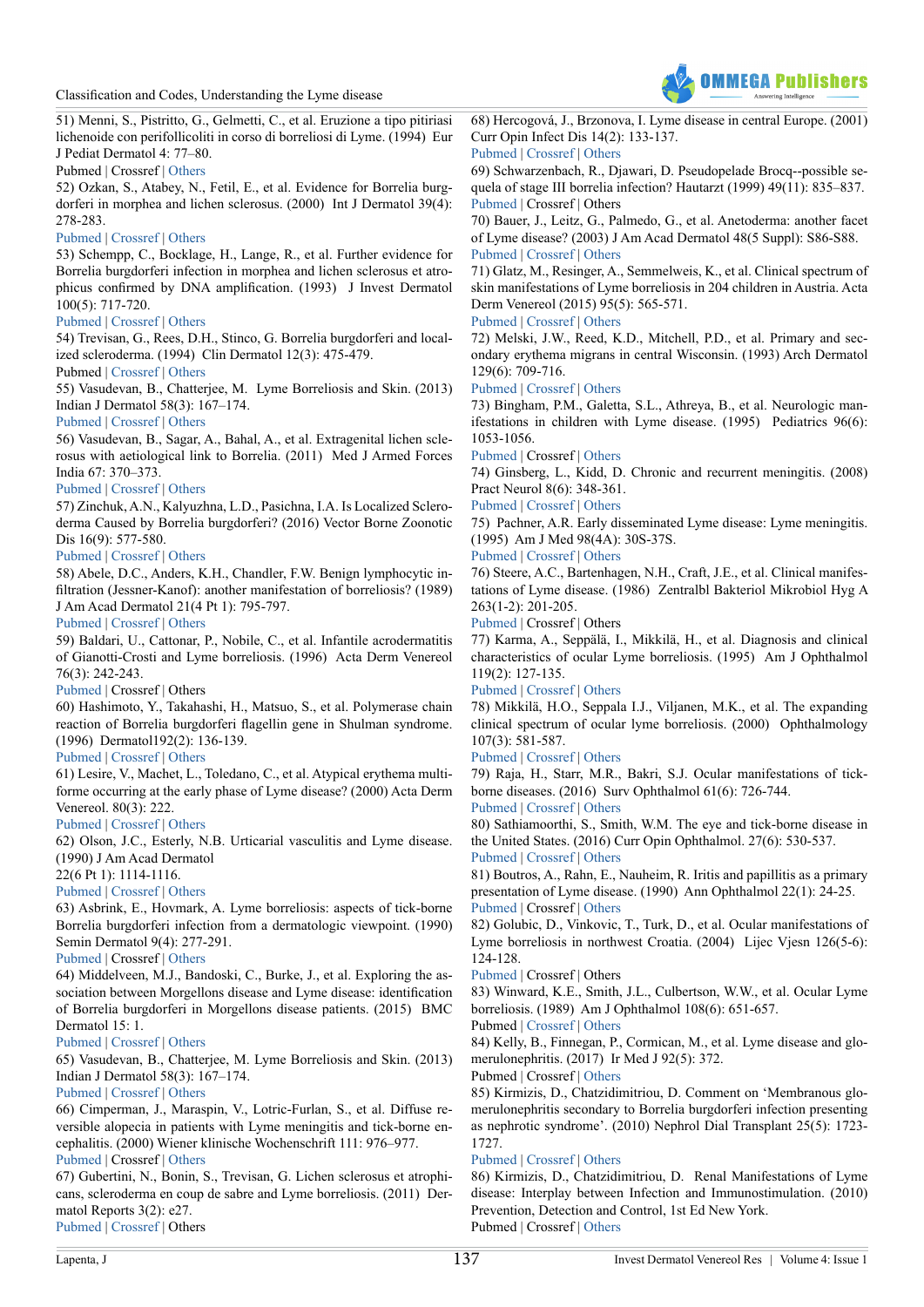

87) Kirmizis, D., Efstratiadis, G., Economidou, D., et al. MPGN secondary to Lyme disease. (2004) Am J Kidney Dis 43(3): 544-551. [Pubmed](https://www.ncbi.nlm.nih.gov/pubmed/14981613) | [Crossref](http://dx.doi.org/10.1053/j.ajkd.2003.11.014) | [Others](http://www.ajkd.org/article/S0272-6386(03)01514-2/fulltext)

88) Kwiatkowska, E., Golembiewska, E., Ciechanowski, K., et al. Minimal-Change Disease Secondary to Borrelia burdogferi Infection. (2012) Case Rep Nephrol 2012: 1-3.

#### [Pubmed](https://www.ncbi.nlm.nih.gov/pubmed/24527240) | [Crossref](http://dx.doi.org/10.1155/2012/294532) | [Others](https://www.hindawi.com/journals/crin/2012/294532/)

89) McCausland, F., Niedermaier, S., Bijol, V., et al. Lyme disease-associated glomerulonephritis. (2011) Nephrology Dialysis Transplantation 26(9): 3054-3056.

# [Pubmed](https://www.ncbi.nlm.nih.gov/pubmed/21750163) | [Crossref](https://doi.org/10.1093/ndt/gfr335) | [Others](https://academic.oup.com/ndt/article/26/9/3054/1819994)

90) Papineni, P., Doherty, T., Pickett, T., et al. Membranous glomerulonephritis secondary to Borrelia burgdorferi infection presenting as nephrotic syndrome. (2010) Clin Kidney J 3(1): 105-106.

# [Pubmed](https://www.ncbi.nlm.nih.gov/pubmed/25984044) | [Crossref](https://doi.org/10.1093/ndt/gfq028) | [Others](https://academic.oup.com/ndt/article/25/5/1723/1843043)

91) Rawal, B., Rovner, L., Thakar, C., et al. MPGN and Nephrotic Syndrome (NS) Secondary to Lyme disease (LD). (2008) Am J Kid Dis 51(4): B83.

#### Pubmed | [Crossref](https://doi.org/10.1053/j.ajkd.2008.02.231) | [Others](http://www.sciencedirect.com/science/article/pii/S0272638608004022)

92) Comstock, L.E., Thomas, D.D. Penetration of endothelial cell monolayers by Borrelia burdogferi. (1989) Infect Immun 57(5): 1626- 1628.

#### [Pubmed](https://www.ncbi.nlm.nih.gov/pubmed/2707862) | Crossref | [Others](http://iai.asm.org/content/57/5/1626.long)

93) Goellner, M.H., Agger, W.A., Burgess, J.H., et al. Hepatitis due to recurrent Lyme disease. (1988) Ann Intern Med 108(5): 707-708.

# [Pubmed](https://www.ncbi.nlm.nih.gov/pubmed/3358572) | [Crossref](https://doi.org/10.7326/0003-4819-108-5-707) | [Others](http://annals.org/aim/article-abstract/701441/hepatitis-due-recurrent-lyme-disease?volume=108&issue=5&page=707)

94) Schaible, U.E., Gay, S., Museteanu, C., et al. Lyme borreliosis in the severe combined immunodeficiency (scid) mouse manifests predominantly in the joint, heart and liver. (1990) Am J Pathol 137(4): 811-820.

#### [Pubmed](https://www.ncbi.nlm.nih.gov/pubmed/2221014) | Crossref | [Others](https://www.researchgate.net/publication/20935075_Lyme_borreliosis_in_the_severe_combined_immunodeficiency_scid_mouse_manifests_predominantly_in_the_joints_heart_and_liver)

95) Zaidi, S.A., Singer, C. Gastrointestinal and Hepatic Manifestations of Tick-borne Diseases in the United States. (2002) Clin Infect Dis 34(9): 1206-1212.

# [Pubmed](https://www.ncbi.nlm.nih.gov/pubmed/11941547) | [Crossref](https://doi.org/10.1086/339871) | [Others](https://academic.oup.com/cid/article/34/9/1206/462641)

96) Blazejewicz-Zawadziniska, M., Brochocka, A., Lisinska, J., et al. A reprospective analysis of 973 patients with lyme borreliosis in Kuyavian-Pomeranian voivodship in 2000-2005. (2012) Przegl Epidemiol 66(4): 581-586.

#### [Pubmed](https://www.ncbi.nlm.nih.gov/pubmed/23484384) | Crossref | Others

97) Tunev, S.S., Hastey, C.J., Hodzic, E., et al. Lymphoadenopathy during lyme borreliosis is caused by spirochete migration-induced specific B cell activation. (2011) PLoS Pathog 7(5): e1002066.

#### [Pubmed](https://www.ncbi.nlm.nih.gov/pubmed/21637808) | [Crossref](https://doi.org/10.1371/journal.ppat.1002066) | [Others](http://journals.plos.org/plospathogens/article?id=10.1371/journal.ppat.1002066)

98) Vukadinov, J., Canak, G., Brkic, S., et al. Clinico-epidemiologic characteristics of Lyme disease treated at the Infectious Disease in Novy Sad 1993-1998. (2001) Med Pregl 54(9-10): 470-475.

#### [Pubmed](https://www.ncbi.nlm.nih.gov/pubmed/11876010) | Crossref | [Others](https://www.researchgate.net/publication/11486705_Clinico-epidemiologic_characteristics_of_Lyme_disease_treated_at_the_Infectious_Disease_in_Novy_Sad_1993-1998)

99) Brtkova, J., Jirickova, P., Kapla, J., et al. Borrelia arthritis and chronic myositis accompanied by typical chronic dermatitis. (2008) JBR-BTR 91(3): 88-89.

# [Pubmed](https://www.ncbi.nlm.nih.gov/pubmed/18661710) | Crossref | [Others](https://www.researchgate.net/publication/51432472_Borrelia_arthritis_and_chronic_myositis_accompanied_by_typical_chronic_dermatitis)

100) Carvounis, P.E., Mehta, A.P., Geist, C.E. Orbital myositis associated with Borrelia burgdorferi (Lyme disease) infection. (2004) Ophthalmology 111(5): 1023-1028.

# [Pubmed](https://www.ncbi.nlm.nih.gov/pubmed/?term=Orbital+myositis+associated+with+Borrelia+burgdorferi+(Lyme+disease)+infection+Ophthalmology.)│[Crossref](https://doi.org/10.1016/j.ophtha.2003.08.032.)│[Others](https://www.aaojournal.org/article/S0161-6420(03)01732-9/ppt)

101) Holak, H., Holak, N., Huzarska, M., et al. Tick inoculation in an eyelid region: report on five cases with one complication of the orbital myositis associated with Lyme borreliosis. (2006) Klin Oczna 108(4-6): 220-224.

# [Pubmed](https://www.ncbi.nlm.nih.gov/pubmed/17020000)│Crossref│[Others](http://alzheimerborreliosis.net/wp-content/uploads/2012/10/Lyme-tick-on-the-Eyelid-Poland-5-cases-with-complications.pdf)

102) Holmgren, A.R., Matteson, E.L. Lyme myositis. (2006) Arthritis Rheum 54(8): 2697-2700.

[Pubmed](https://www.ncbi.nlm.nih.gov/pubmed/16871548)│[Crossref](https://doi.org/10.1002/art.22007)│[Others](http://onlinelibrary.wiley.com/doi/10.1002/art.22007/pdf)

103) Sauer, A., Speeg-Schatz, C., Hansmann, Y. Two cases of orbital myositis as a rare feature of lyme borreliosis. (2011) Case Rep Infect Dis 2011:372470.

# [Pubmed](https://www.ncbi.nlm.nih.gov/pubmed/22567470)│[Crossref](https://doi.org/10.1155/2011/372470)│[Others](https://www.hindawi.com/journals/criid/2011/372470/)

104) Waton, J., Pinault, A.L., Pouaha, J., et al. [Lyme disease could mimic dermatomyositis]. (2007) Rev Med Interne 28(5): 343-345. [Pubmed](https://www.ncbi.nlm.nih.gov/pubmed/17337098)│[Crossre](https://doi.org/10.1016/j.revmed.2007.01.002)f│[Others](https://www.researchgate.net/publication/6469903_Lyme_disease_could_mimic_dermatomyositis)

105) Salzman, B.E., Stonehouse, A., Studdiford, J. Late Diagnosis of Early Disseminated Lyme Disease: Perplexing Symptoms in a Gardener. (2008) J Am Board Fam Med 21(3): 234-236.

#### [Pubmed](https://www.ncbi.nlm.nih.gov/pubmed/18467535)│[Crossref](https://doi.org/10.3122/jabfm.2008.03.070196)│[Others](http://www.jabfm.org/content/21/3/234.short)

106) Mehrzad, R., Bravoco, J. Pancytopenia in Lyme disease. (2014) BMJ Case Rep 2014.

#### [Pubmed](https://www.ncbi.nlm.nih.gov/pubmed/24596410)│[Crossref](https://doi.org/10.1136/bcr-2013-201079)│[Others](https://www.researchgate.net/publication/260528922_Pancytopenia_in_Lyme_disease)

107) Sathiamoorthi, S., Smith, W. The eye and tick-borne disease in the United States. (2016) Curr Opin Ophthalmol 27(6): 530-537. [Pubmed](https://www.ncbi.nlm.nih.gov/pubmed/27585218)│[Crossref](https://doi.org/10.1097/ICU.0000000000000308)│[Others](http://www.visavissymposiums.org/the-eye-and-tick-borne-disease/)

# <span id="page-5-0"></span>108) Cuisset, T., Hamilos, M., Vanderheyden, M. Coronary aneurysm in Lyme disease: Treatment by covered stent. (2008) Int J Cardio 128(2):

e72–e73.

# [Pubmed](https://www.ncbi.nlm.nih.gov/pubmed/?term=Coronary+aneurysm+in+Lyme+disease%3A+Treatment+by+covered+stent.)│[Crossref](https://doi.org/10.1016/j.ijcard.2007.04.163)│[Others](http://www.internationaljournalofcardiology.com/article/S0167-5273(07)01292-2/abstract)

109) Gasser, R., Watzinger, N., Eber, B., et al. Coronary artery aneurysm in two patients with long-standing Lyme borreliosis. (1994) Lancet 344(8932): 1300-1301.

# [Pubmed](https://www.ncbi.nlm.nih.gov/pubmed/?term=Coronary+artery+aneurysm+in+two+patients+with+long-standing+Lyme+borreliosis.)│[Crossref](https://doi.org/10.1016/s0140-6736(94)90789-7)│[Others](http://www.thelancet.com/journals/lancet/article/PIIS0140-6736(94)90789-7/abstract)

110) Hinterseher, I., Gäbel, G., Corvinus, F., et al. Presence of Borrelia burgdorferi sensu lato antibodies in the serum of patients with abdominal aortic aneurysms. (2012) Eur J Clin Microbiol Infect Dis 31(5): 781-789.

# [Pubmed](https://www.ncbi.nlm.nih.gov/pubmed/?term=10.1007%2Fs10096-011-1375-y.)│[Crossref](https://doi.org/10.1007/s10096-011-1375-y)│[Others](https://link.springer.com/article/10.1007/s10096-011-1375-y)

111) Watzinger, N., Fruhwald, F.M., Schafhalter, I., et al. [Coronary aneurysm in a 69-year-old patient. Transthoracic echocardiography]. (1995) Ultraschall Med 16(04): 200-202.

# [Pubmed](https://www.ncbi.nlm.nih.gov/pubmed/?term=10.1055%2Fs-2007-1003939.)│[Crossref](https://doi.org/10.1055/s-2007-1003939)│[Others](https://geoscience.net/research/042/684/042684072.php)

112) Xu, L., Heath, J., Burke, A. Ascending aortitis: a clinicopathological study of 21 cases in a series of 300 aortic repairs. (2014) Pathology 46(4): 296-305.

# [Pubmed](https://www.ncbi.nlm.nih.gov/pubmed/?term=10.1097%2FPAT.0000000000000096)│[Crossref](https://doi.org/10.1097/PAT.0000000000000096)│[Others](http://www.pathologyjournal.rcpa.edu.au/article/S0031-3025(16)30577-3/pdf)

113) Clinckaert, C., Bidgoli, S., Verbeet, T., et al. Peroperative cardiogenic shock suggesting acute coronary syndrome as initial manifestation of Lyme carditis. (2016) J Clin Anesth 35: 430-433.

# [Pubmed](https://www.ncbi.nlm.nih.gov/pubmed/?term=10.1016%2Fj.jclinane.2016.08.005.)│[Crossref](https://doi.org/10.1016/j.jclinane.2016.08.005)│[Others](https://www.researchgate.net/publication/309230238_Peroperative_cardiogenic_shock_suggesting_acute_coronary_syndrome_as_initial_manifestation_of_Lyme_carditis)

114) Bacino, L., Gazzarata, M., Siri, G., et al. [Complete atrioventricular block as the first clinical manifestation of a tick bite (Lyme disease)]. (2011) G ital cardiol(Rome) 12(3): 214–216.

# [Pubmed](https://www.ncbi.nlm.nih.gov/pubmed/?term=%5BComplete+atrioventricular+block+as+the+first+clinical+manifestation+of+a+tick+bite+(Lyme+disease)%5D)│Crossref│[Others](https://www.researchgate.net/publication/51115487_Complete_atrioventricular_block_as_the_first_clinical_manifestation_of_a_tick_bite_Lyme_disease)

115) Dernedde S., Piper C., Kühl U, et al. [The Lyme carditis as a rare differential diagnosis to an anterior myocardial infarction] [in German]. (2002) Z Kardiol 91(12):1053–1060. doi:. [PubMed]

#### [Pubmed](https://www.ncbi.nlm.nih.gov/pubmed/?term=10.1007%2Fs00392-002-0873-4)│[Crossref](https://doi.org/10.1007/s00392-002-0873-4)│[Others](https://link.springer.com/article/10.1007%2Fs00392-002-0873-4)

116) Guenther, F., Bode C, Faber, T. [Reversible complete heart block by re-infection with Borrelia burgdorferi with negative IgM-antibodies]. (2009) Dtsch med Wochenschr 134(1-2):23–26.

# [Pubmed](https://www.ncbi.nlm.nih.gov/pubmed/?term=Reversible+complete+heart+block+by+re-infection+with+Borrelia+burgdorferi+with+negative+IgM-antibodies)│[Crossref](https://doi.org/10.1055/s-0028-1105885)│Others

117) Karadag, B., Spieker, L., Schwitter, J., et al. Lyme carditis: restitutio ad integrum documented by cardiac magnetic resonance imaging. (2004) Cardiol Rev 12(4): 185-187.

# [Pubmed](https://www.ncbi.nlm.nih.gov/pubmed/?term=Lyme+carditis%3A+restitutio+ad+integrum+documented+by+cardiac+magnetic+resonance+imaging.+Cardiology+in+Review.)│[Crossref](https://doi.org/10.1097/01.crd.0000123841.02777.5d)│[Others](http://journals.lww.com/cardiologyinreview/Abstract/2004/07000/Lyme_Carditis__Restitutio_Ad_Integrum_Documented.2.aspx)

118) Kostic, T., Momcilovic, S., Perišic Z.D., et al. Manifestations of Lyme carditis. (2017) Int J Cardiol. 232: 24-32.

# [Pubmed](https://www.ncbi.nlm.nih.gov/pubmed/28082088)│[Crossref](https://doi.org/10.1016/j.ijcard.2016.12.169)│[Others](http://www.internationaljournalofcardiology.com/article/S0167-5273(16)34820-3/abstract)

119) Kubánek, M., Šramko, M., Berenová, D., et al. Detection of Borrelia burgdorferi sensu lato in endomyocardial biopsy specimens in individuals with recent-onset dilated cardiomyopathy. (2012) Eur J Heart Fail 14(6): 588–596.

[Pubmed](https://www.ncbi.nlm.nih.gov/pubmed/?term=Detection+of+Borrelia+burgdorferi+sensu+lato+in+endomyocardial+biopsy+specimens+in+individuals+with+recent-onset+dilated+cardiomyopathy.)│[Crossref](https://doi.org/10.1093/eurjhf/hfs027)│[Others](http://onlinelibrary.wiley.com/doi/10.1093/eurjhf/hfs027/full)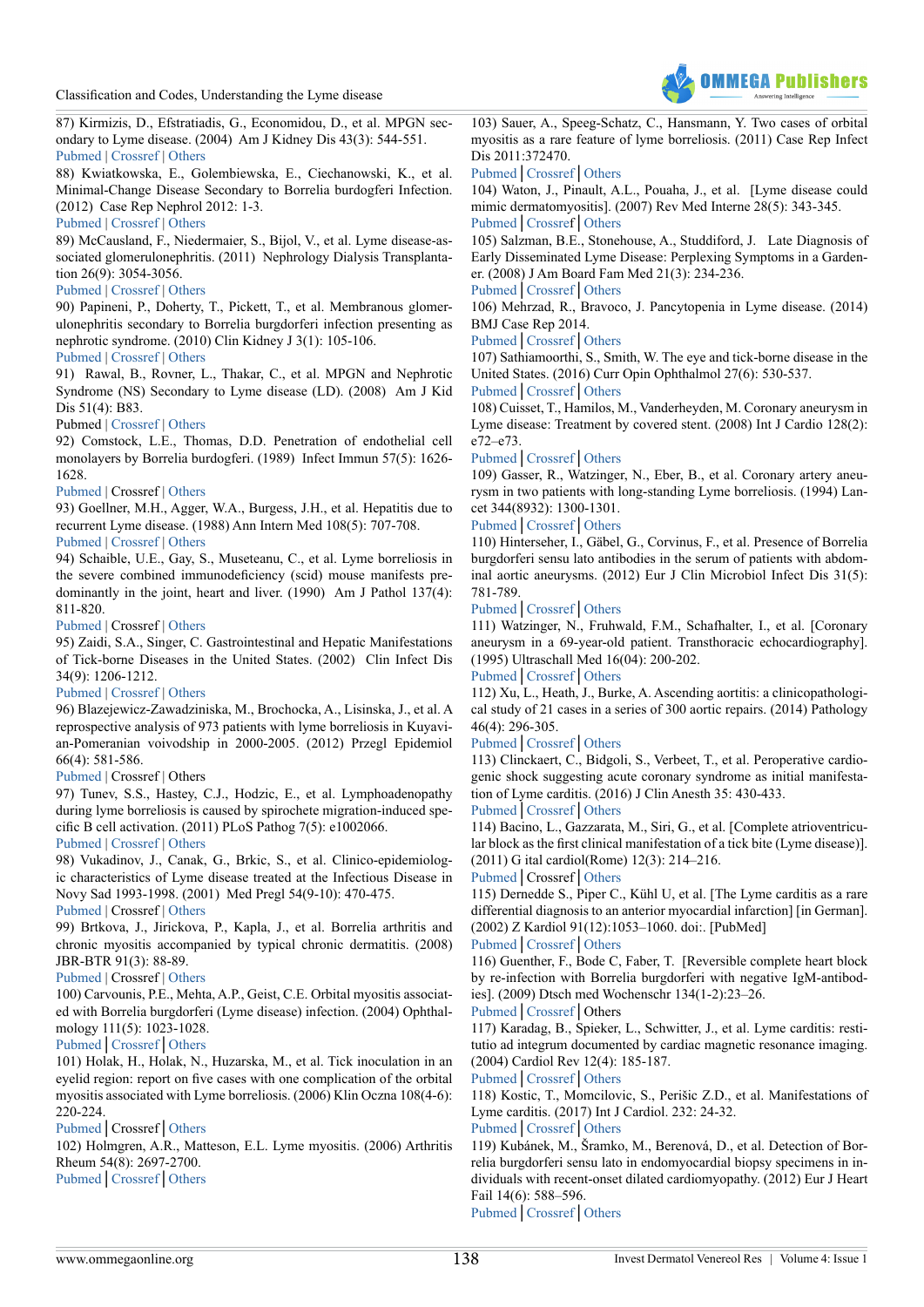Classification and Codes, Understanding the Lyme disease



120) Meimoun, P., Sayah, S., Benali, T., et al. [Lyme disease presenting as infarction pain. A case report] [in French]. (2001) Arch mal coeur vaiss 94(12): 1419–1422.

[Pubmed](https://www.ncbi.nlm.nih.gov/pubmed/?term=Lyme+disease+presenting+as+infarction+pain.+A+case+report)│Crossref│Others

121) Rostoff, P., Konduracka, E., Massri, E., et al. [Lyme carditis presenting as acute coronary syndrome: A case report] [in Polish]. (2008) Kardiol pol 66(4): 420–425.

[Pubmed](https://www.ncbi.nlm.nih.gov/pubmed/18473271)│Crossref│Others

122) Rudenko, N., Golovchenko, M., Mokracek, A., et al. Detection of Borrelia bissettii in cardiac valve tissue of a patient with Endocarditis and Aortic valve Stenosis in the Czech Republic. (2008) J Clin Microbiol 46(10): 3540–3543.

#### [Pubmed](https://www.ncbi.nlm.nih.gov/pubmed/18650352)│[Crossref](https://doi.org/10.1128/jcm.01032-08)│[Others](http://jcm.asm.org/content/46/10/3540)

123) Sauvant, G., Bossart, W., Kurrer, M., et al. [Diagnosis and course of myocarditis: A survey in the medical clinics of Zurich university hospital 1980 to 1998]. (2000) Schweiz med Wochenschr 130(36):1265– 1271.

#### [Pubmed](https://www.ncbi.nlm.nih.gov/pubmed/?term=%5BDiagnosis+and+course+of+myocarditis%3A+A+survey+in+the+medical+clinics+of+Zurich+university+hospital+1980+to+1998%5D)│Crossref│[Others](https://www.researchgate.net/publication/12296643_Diagnosis_and_course_of_myocarditis_a_survey_in_the_Medical_Clinics_of_Zurich_University_Hospital_1980-1998)

124) Stanek, G., Klein, J., Bittner, R., et al. Borrelia burgdorferi as an etiologic agent in chronic heart failure?. (1991) Scand j infect dis Suppl 77: 85–7.

# [Pubmed](https://www.ncbi.nlm.nih.gov/pubmed/?term=Borrelia+burgdorferi+as+an+etiologic+agent+in+chronic+heart+failure%3F+Scandinavian+journal+of+infectious+diseases.+Supplementum.)│Crossref│Others

125) Burakgazi, A.Z. Lyme disease –induced polyradiculopathy mimicking amyotrophic lateral sclerosis. (2014) Int J Neurosci 124(11): 859–862.

#### [Pubmed](https://www.ncbi.nlm.nih.gov/pubmed/?term=10.3109%2F00207454.2013.879582)│[Crossref](https://doi.org/10.3109/00207454.2013.879582)│Others

126) Christova, I., Komitova, R. Clinical and epidemiological features of Lyme borreliosis in Bulgaria. (2004) Wien Klin Wochenschr 116(1- 2): 42-46.

# [Pubmed](https://www.ncbi.nlm.nih.gov/pubmed/15030123)│Crossref│[Others](https://link.springer.com/article/10.1007/BF03040423)

127) Lawrence, C., Lipton, R.B., Lowy, F.D., et al. Seronegative Chronic Relapsing Neuroborreliosis. (1995) Eur Neurol 35(2): 113-117.

[Pubmed](https://www.ncbi.nlm.nih.gov/pubmed/7796837)│[Crossref](https://doi.org/10.1159/000117104)│[Others](https://www.karger.com/Article/PDF/117104)

128) Marconi, R.T., Hohenberger, S., Jauris-Heipke, S., et al. Genetic Analysis of Borrelia garinii OspA Serotype 4 Strains Associated with Neuroborreliosis: Evidence for Extensive Genetic Homogeneity. (1999) J Clin Microbiol 37(12): 3965–3970.

[Pubmed](https://www.ncbi.nlm.nih.gov/pubmed/?term=Genetic+Analysis+of+Borrelia+garinii+OspA+Serotype+4+Strains+Associated+with+Neuroborreliosis%3A+Evidence+for+Extensive+Genetic+Homogeneity.)│Crossref│Others

<span id="page-6-0"></span>129) Nafeev, A.A., Klimova, L.V. [Clinical manifestations of neuroborreliosis in the Volga region]. (2010) Ter Arkh 82(11): 68-70.

[Pubmed](https://www.ncbi.nlm.nih.gov/pubmed/?term=%5BClinical+manifestations+of+neuroborreliosis+in+the+Volga+region%5D.+%5BArticle+in+Russian%5D.)│Crossref│Others

130) Habek, M., Mubrin, Z., Brinar, V.V. Avellis syndrome due to borreliosis. (2007) Eur J Neurol 14(1): 112-114.

[Pubmed](https://www.ncbi.nlm.nih.gov/pubmed/?term=Avellis+syndrome+due+to+borreliosis)│[Crossref](https://doi.org/10.1111/j.1468-1331.2006.01528.x)│[Others](http://onlinelibrary.wiley.com/doi/10.1111/j.1468-1331.2006.01528.x/full)

131) Halperin, J.J., Little, B.W., Coyle, P.K., et al. Lyme disease: cause of a treatable peripheral neuropathy. (1987) Neurology 37(11): 1700- 1706.

# [Pubmed](https://www.ncbi.nlm.nih.gov/pubmed/3670609)│[Crossref](https://doi.org/10.1212/WNL.37.11.1700)│[Others](https://www.researchgate.net/publication/19490544_Lyme_disease_Cause_of_a_treatable_peripheral_neuropathy)

132) Krim, E., Guehl, D., Burbaud, P., et al. Retrobulbar optic neuritis: a complication of Lyme disease?. (2007) J Neurol Neurosurg Psychiatry 78(12): 1409–1410.

[Pubmed](https://www.ncbi.nlm.nih.gov/pubmed/18024698)│[Crossref](https://doi.org/10.1136/jnnp.2006.113761)│[Others](http://jnnp.bmj.com/content/78/12/1409)

133) Midgard, R., Hofstad, H. Unusual manifestations of nervous system Borrelia burgdorferi infection. (1987) Arch Neurol 44(7): 781-783. [Pubmed](https://www.ncbi.nlm.nih.gov/pubmed/3036051)│[Crossref](https://doi.org/10.1001/archneur.1987.00520190085021)│[Others](https://jamanetwork.com/journals/jamaneurology/article-abstract/586654?redirect=true)

134) Rothermel, H., Hedges, T.R.,3rd, Steere, A.C. Optic neuropathy in children with Lyme disease. (2001) Pediatrics 108(2): 477-481.

[Pubmed](https://www.ncbi.nlm.nih.gov/pubmed/11483820)│Crossref│Others

135) Träisk, F., Lindquist, L. Optic nerve involvement in Lyme disease. (2012) Curr Opin Ophthalmol 23(6): 485-490.

# [Pubmed](https://www.ncbi.nlm.nih.gov/pubmed/23047166)│[Crossref](https://doi.org/10.1097/ICU.0b013e328358b1eb)│[Others](https://www.researchgate.net/publication/232225172_Optic_nerve_involvement_in_Lyme_disease)

136) Almoussa, M., Goertzen, A., Fauser, B., et al. Stroke as an Unusual First Presentation of Lyme Disease. (2015) Case Rep Neurol Med 2015: 389081.

[Pubmed](https://www.ncbi.nlm.nih.gov/pubmed/?term=Stroke+as+an+Unusual+First+Presentation+of+Lyme+Disease.)│[Crossref](https://doi.org/10.1155/2015/389081)│[Others](https://www.hindawi.com/journals/crinm/2015/389081/)

137) Back, T., Grünig, S., Winter, Y., et al. Neuroborreliosis-associated cerebral vasculitis: long-term outcome and health-related quality of life. (2013) J Neurol 260(6): 1569-1575.

[Pubmed](https://www.ncbi.nlm.nih.gov/pubmed/?term=Neuroborreliosis-associated+cerebral+vasculitis%3A+long-term+outcome+and+health-related+quality+of+life)│[Crossref](https://doi.org/10.1007/s00415-013-6831-4)│[Others](https://link.springer.com/article/10.1007/s00415-013-6831-4) 138) Blažina, K., Miletic, V., Relja, M., et al. Cerebral sinuvenous thrombosis: a rare complication of Lyme neuroborreliosis. (2015) Wien klin Wochenschr 127(1-2): 65-67.

# [Pubmed](https://www.ncbi.nlm.nih.gov/pubmed/?term=Cerebral+sinuvenous+thrombosis%3A+a+rare+complication+of+Lyme+neuroborreliosis.)│[Crossref](https://doi.org/10.1007/s00508-014-0622-5)│[Others](https://link.springer.com/article/10.1007/s00508-014-0622-5)

139) Brogan, G.X., Homan, C.S., Viccellio, P. The enlarging clinical spectrum of Lyme disease: Lyme cerebral vasculitis, a new disease entity. (1990) Ann Emerg Med 19: 572–576.

# [Pubmed](https://www.ncbi.nlm.nih.gov/pubmed/?term=The+enlarging+clinical+spectrum+of+Lyme+disease%3A+Lyme+cerebral+vasculitis%2C+a+new+disease+entity.)│[Crossref](https://doi.org/10.1016/S0196-0644(05)83017-3)│[Others](https://www.sciencedirect.com/science/article/pii/S0196064405830173)

140) Defer, G., Levy, R., Brugieres, P., et al. Lyme disease presenting as a stroke in the vertebrobasilar territory: MRI. (1993) Neuroradiology 35(7): 529–531.

#### [Pubmed](https://www.ncbi.nlm.nih.gov/pubmed/?term=Lyme+disease+presenting+as+a+stroke+in+the+vertebrobasilar+territory%3A+MRI)│Crossref│[Others](https://link.springer.com/article/10.1007/BF00588714)

141) Hammers-Berggren, S., Grondahl, A., Karlsson, M., et al. Screening for neuroborreliosis in patients with stroke. (1993) Stroke 24(9): 1393–1396.

[Pubmed](https://www.ncbi.nlm.nih.gov/pubmed/8362437)│Crossref│[Others](http://stroke.ahajournals.org/content/strokeaha/24/9/1393.full.pdf)

142) Hanny, P.E., Hauselmann, H.J. [Lyme disease from the neurologist's viewpoint]. (1987) Schweiz Med Wochenschr 117(24): 901–915. [Pubmed](https://www.ncbi.nlm.nih.gov/pubmed/?term=%5BLyme+disease+from+the+neurologist%27s+viewpoint%5D.+%5Bin+German%5D.)│Crossref│[Others](https://www.researchgate.net/publication/19544513_Lyme_disease_from_the_neurologist%27s_viewpoint)

143) Heinrich, A., Khaw, A.V., Ahrens, N., et al. Cerebral vasculitis as the only manifestation of Borrelia burgdorferi infection in a 17-year-old patient with basal ganglia infarction. (2003) Eur Neurol 50(2): 109–112. [Pubmed](https://www.ncbi.nlm.nih.gov/pubmed/?term=Cerebral+vasculitis+as+the+only+manifestation+of+Borrelia+burgdorferi+infection+in+a+17-year-old+patient+with+basal+ganglia+infarction)│[Crossref](https://doi.org/10.1159/000072510)│[Others](https://www.karger.com/Article/Abstract/72510)

144) Keil, R., Baron, R., Kaiser, R., et al. [Vasculitis course of neuroborreliosis with thalamic infarct]. [in German]. (1997) Nervenarzt 68(4): 339–341.

[Pubmed](https://www.ncbi.nlm.nih.gov/pubmed/?term=Vasculitis+course+of+neuroborreliosis+with+thalamic+infarct)│Crossref│Others

145) Klingebiel, R., Benndorf, G., Schmitt, M., et al. Large cerebral vessel occlusive disease in Lyme neuroborreliosis. (2002) Neuropediatrics 33(1): 37–40.

# [Pubmed](https://www.ncbi.nlm.nih.gov/pubmed/?term=Large+cerebral+vessel+occlusive+disease+in+Lyme+neuroborreliosis)│[Crossref](https://doi.org/10.1055/s-2002-23589)│[Others](https://www.researchgate.net/publication/11435762_Large_Cerebral_Vessel_Occlusive_Disease_in_Lyme_Neuroborreliosis)

146) Kraemer, M., Berlit, P. Systemic, secondary and infectious causes for cerebral vasculitis: clinical experience with 16 new European cases. (2009) Rheumatol Int 30(11): 1471-1476.

# [Pubmed](https://www.ncbi.nlm.nih.gov/pubmed/19823835)│[Crossref](https://doi.org/10.1007/s00296-009-1172-4)│[Others](https://link.springer.com/article/10.1007/s00296-009-1172-4)

147) Kuntzer, T., Bogousslavsky, J., Miklossy, J., et al. Borrelia rhombencephalomyelopathy. (1991) Arch Neurol. 48(8): 832–836.

# [Pubmed](https://www.ncbi.nlm.nih.gov/pubmed/?term=Borrelia+rhombencephalomyelopathy)│[Crossref](https://doi.org/10.1001/archneur.1991.00530200072021)│[Others](https://jamanetwork.com/journals/jamaneurology/article-abstract/591041?redirect=true)

148) Kurian, M., Pereira, V.M., Vargas, M.I., et al. Stroke-like Phenomena Revealing Multifocal Cerebral Vasculitis in Pediatric Lyme Neuroborreliosis. (2015) J Child Neurol 30(9): 1226-1229.

# [Pubmed](https://www.ncbi.nlm.nih.gov/pubmed/?term=Stroke-like+Phenomena+Revealing+Multifocal+Cerebral+Vasculitis+in+Pediatric+Lyme+Neuroborreliosis)│[Crossref](https://doi.org/10.1177/0883073814552104)│[Others](http://journals.sagepub.com/doi/abs/10.1177/0883073814552104)

149) Laroche, C., Lienhardt, A., Boulesteix, J. [Ischemic stroke caused by neuroborreliosis]. (1999) Arch Pediatr 6(12): 1302-1305. [Pubmed](https://www.ncbi.nlm.nih.gov/pubmed/10627902)│Crossref│[Others](https://www.researchgate.net/publication/12686246_Ischemic_stroke_caused_by_neuroborreliosis)

150) Lebas, A., Toulgoat, F., Saliou, G., et al. Stroke Due to Lyme Neuroborreliosis: Changes in Vessel Wall Contrast Enhancement. (2012) J Neuroimag 22(12): 210–212.

#### [Pubmed](https://www.ncbi.nlm.nih.gov/pubmed/?term=Stroke+Due+to+Lyme+Neuroborreliosis%3A+Changes+in+Vessel+Wall+Contrast+Enhancement)│[Crossref](https://doi.org/10.1111/j.1552-6569.2010.00550.x)│[Others](http://onlinelibrary.wiley.com/doi/10.1111/j.1552-6569.2010.00550.x/full)

151) May, E.F., Jabbari, B. Stroke in neuroborreliosis. (1990) Stroke 21(8): 1232–1235.

#### [Pubmed](https://www.ncbi.nlm.nih.gov/pubmed/2202096)│Crossref│[Others](http://stroke.ahajournals.org/content/strokeaha/21/8/1232.full.pdf)

152) Miklossy, J., Kuntzer, T., Bogousslavsky, J., et al. Meningovascular form of neuroborreliosis: similarities between neuropathological findings in a case of Lyme disease and those occurring in tertiary neurosyphilis. (1990) Acta Neuropathol 80(5): 568–572.

# [Pubmed](https://www.ncbi.nlm.nih.gov/pubmed/2251916)│Crossref│[Others](https://link.springer.com/article/10.1007/BF00294622)

153) Miklossy, J. Biology and neuropathology of dementia in syphilis and Lyme disease. (2008) Handb Clin Neurol 89: 825–844. [PubMed] [Pubmed](https://www.ncbi.nlm.nih.gov/pubmed/?term=Biology+and+neuropathology+of+dementia+in+syphilis+and+Lyme+disease.)│[Crossref](https://doi.org/10.1016/S0072-9752(07)01272-9)│[Others](http://www.sciencedirect.com/science/article/pii/S0072975207012729)

154) Olsson, J.E., Zbornikova, V. Neuroborreliosis simulating a progressive stroke. (1990) Acta Neurol Scand 81: 471–474. [Pubmed](https://www.ncbi.nlm.nih.gov/pubmed/?term=Neuroborreliosis+simulating+a+progressive+stroke.)│Crossref│[Others](https://www.semanticscholar.org/paper/Neuroborreliosis-simulating-a-progressive-stroke-Olsson-Zbornikova/c387d66b366b2f501b4671d172f3bd760b4bf25f)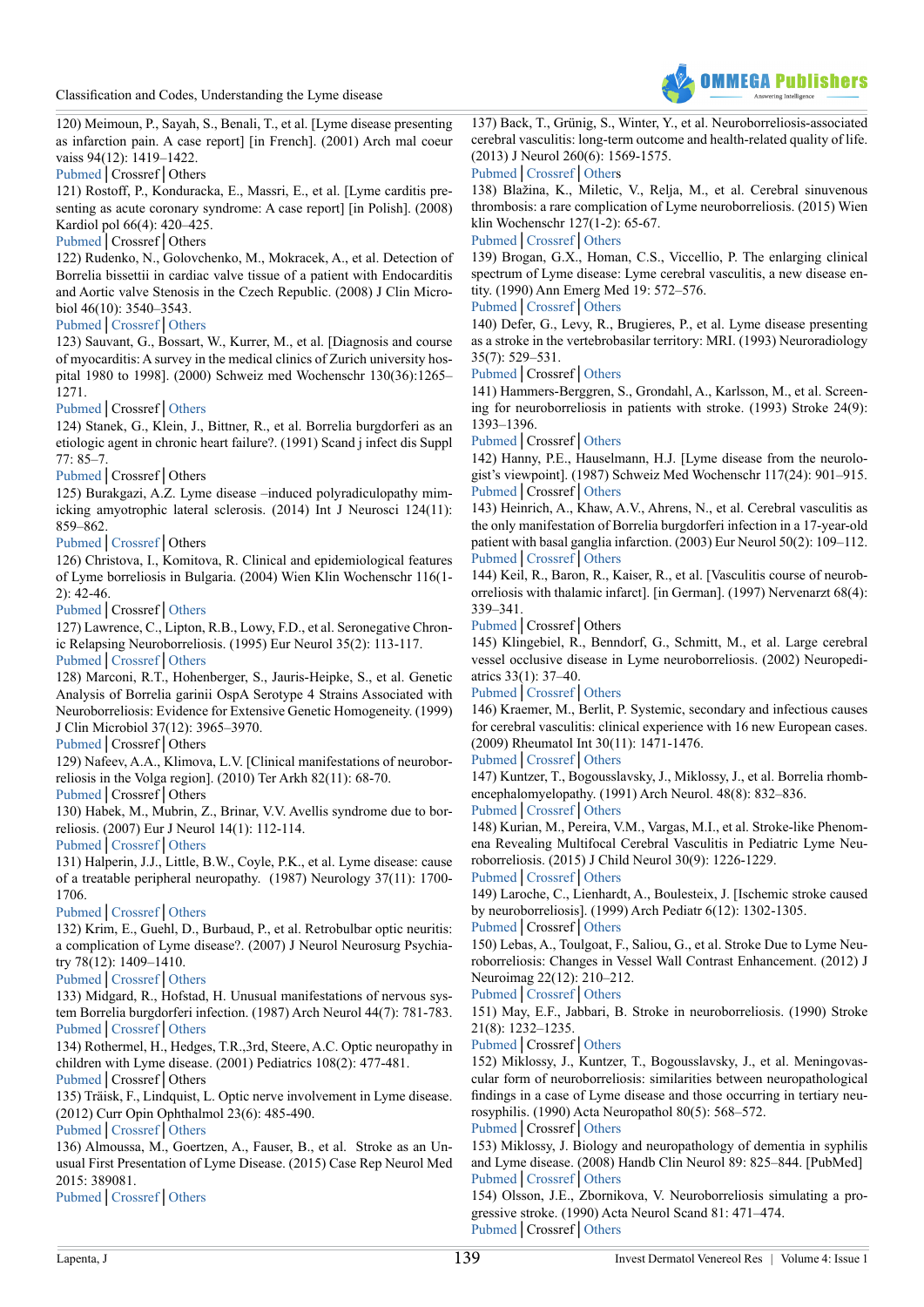

155) Reik L., Jr. Stroke due to Lyme disease. (1993) Neurology 43(12): 2705–2707.

#### [Pubmed](https://www.ncbi.nlm.nih.gov/pubmed/8255484)│[Crossref](https://doi.org/10.1212/WNL.43.12.2705)│[Others](http://n.neurology.org/content/43/12/2705)

156) Rey, V., Du Pasquier, R., Muehl, A., et al. [Multiple ischemic strokes due to Borrelia garinii meningovasculitis]. (2010) Rev Neurol (Paris) 166(11): 931–934.

# [Pubmed](https://www.ncbi.nlm.nih.gov/pubmed/?term=Multiple+ischemic+strokes+due+to+Borrelia+garinii+meningovasculitis)│[Crossref](https://doi.org/10.1016/j.neurol.2010.03.010)│[Others](https://www.researchgate.net/publication/43533769_Multiple_ischemic_strokes_due_to_Borrelia_garinii_meningovasculitis)

157) Romi, F., Krakenes, J., Aarli, J.A., et al. Neuroborreliosis with vasculitis causing stroke-like manifestations. (2004) Eur Neurol 51(1): 49–50.

# [Pubmed](https://www.ncbi.nlm.nih.gov/pubmed/?term=Neuroborreliosis+with+vasculitis+causing+stroke-like+manifestations)│[Crossref](https://doi.org/10.1159/000075090)│[Others](https://www.researchgate.net/publication/8990791_Neuroborreliosis_with_Vasculitis_Causing_Stroke-Like_Manifestations)

158) Schmiedel, J., Gahn, G., von Kummer, R., et al. Cerebral vasculitis with multiple infarcts caused by lyme disease. (2004) Cerebrovasc Dis 17(1): 79–81.

#### [Pubmed](https://www.ncbi.nlm.nih.gov/pubmed/?term=Cerebral+vasculitis+with+multiple+infarcts+caused+by+lyme+disease.)│[Crossref](https://doi.org/10.1159/000073904)│[Others](https://www.karger.com/Article/Abstract/73904)

159) Schmitt, A.B., Kuker, W., Nacimiento, W. [Neuroborreliosis with extensive cerebral vasculitis and multiple cerebral infarcts]. (1999) Nervenarzt 70(2): 167–171.

#### Pubmed│Crossref│[Others](https://www.ncbi.nlm.nih.gov/pubmed/10098153)

160) Shadick, N.A., Phillips, C.B., Logigian, E.L., et al. The long-term clinical outcomes of Lyme disease. A population-based retrospective cohort study. (1994) Ann Intern Med 121(8): 560–567.

# [Pubmed](https://www.ncbi.nlm.nih.gov/pubmed/8085687)│Crossref│[Others](http://annals.org/aim/article-abstract/708078/long-term-clinical-outcomes-lyme-disease-population-based-retrospective-cohort)

161) Sparsa, L., Blanc, F., Lauer, V., et al. Recurrent ischemic strokes revealing Lyme meningovascularitis. (2009) Rev Neurol (Paris) 165(3): 273–277.

# [Pubmed](https://www.ncbi.nlm.nih.gov/pubmed/?term=Recurrent+ischemic+strokes+revealing+Lyme+meningovascularitis.)│[Crossref](https://doi.org/10.1016/j.neurol.2008.06.010)│[Others](https://www.semanticscholar.org/paper/Recurrent-ischemic-strokes-revealing-Lyme-meningo-Sparsa-Blanc/7e56d30c0b16dd6baefaafd0ae76765c50fc57bbhttps://www.semanticscholar.org/paper/Recurrent-ischemic-strokes-revealing-Lyme-meningo-Sparsa-Blanc/7e56d30c0b16dd6baefaafd0ae76765c50fc57bb)

162) Topakian, R., Stieglbauer, K., Aichner, F.T. Unexplained cerebral vasculitis and stroke: keep Lyme neuroborreliosis in mind. (2007) Lancet Neurol 6(9): 756–757.

# [Pubmed](https://www.ncbi.nlm.nih.gov/pubmed/?term=Unexplained+cerebral+vasculitis+and+stroke%3A+keep+Lyme+neuroborreliosis+in+mind)│[Crossref](https://doi.org/10.1016/S1474-4422(07)70203-X)│[Others](http://www.thelancet.com/journals/laneur/article/PIIS1474-4422(07)70203-X/abstract)

163) Uldry, P.A., Regli, F., Bogousslavsky, J. Cerebral angiopathy and recurrent strokes following Borrelia burgdorferi infection. (1987) J Neurol Neurosurg Psychiat 50(12): 1703–1704.

# [Pubmed](https://www.ncbi.nlm.nih.gov/pubmed/3437311)│[Crossref](https://doi.org/10.1136/jnnp.50.12.1703)│[Others](http://jnnp.bmj.com/content/50/12/1703)

164) Van Snick, S., Duprez, T.P., Kabamba, B., et al. Acute ischaemic pontine stroke revealing lyme neuroborreliosis in a young adult. (2008) Acta Neurol Belg 108(3): 103–106.

#### [Pubmed](https://www.ncbi.nlm.nih.gov/pubmed/?term=Acute+ischaemic+pontine+stroke+revealing+lyme+neuroborreliosis+in+a+young+adult)│Crossref│[Others](https://www.semanticscholar.org/paper/Acute-ischaemic-pontine-stroke-revealing-lyme-neur-Snick-Duprez/43b044af02b9840118db8c6d8bee78653290d78e)

165) Veenendaal-Hilbers, J.A., Perquin, W.V., Hoogland, P.H., et al. Basal meningovasculitis and occlusion of the basilar artery in two cases of Borrelia burgdorferi infection. (1988) Neurology 38(8): 1317–1319. [Pubmed](https://www.ncbi.nlm.nih.gov/pubmed/?term=Basal+meningovasculitis+and+occlusion+of+the+basilar+artery+in+two+cases+of+Borrelia+burgdorferi+infection)│[Crossref](https://doi.org/10.1212/WNL.38.8.1317)│[Others](https://www.researchgate.net/publication/274980252_Basal_meningo-vasculitis_and_occlusion_of_the_basilar_artery_in_two_cases_of_Borrelia_burgdorferi_infection)

166) Wittwer, B., Pelletier, S., Ducrocq, X., et al. Cerebrovascular Events in Lyme Neuroborreliosis. (2015) J Stroke Cerebrovasc Dis 24(7): 1671-1678.

# [Pubmed](https://www.ncbi.nlm.nih.gov/pubmed/26002071)│[Crossref](https://doi.org/10.1016/j.jstrokecerebrovasdis.2015.03.056)│[Others](https://www.researchgate.net/publication/277079231_Cerebrovascular_Events_in_Lyme_Neuroborreliosis)

167) Zajkowska, J., Garkowski, A., Moniuszko, A., et al. Vasculitis and stroke due to Lyme neuroborreliosis – a review. (2014) Infect Dis 47(1): 1-6. doi:10.3109/00365548.2014.961544. [PubMed]

# [Pubmed](https://www.ncbi.nlm.nih.gov/pubmed/25342573)│[Crossref](https://doi.org/10.3109/00365548.2014.961544)│[Others](https://www.researchgate.net/publication/267330251_Vasculitis_and_stroke_due_to_Lyme_neuroborreliosis_-_a_review)

168) Zhang, Y., Lafontant, G., Bonner, F.J., Jr. Lyme neuroborreliosis mimics stroke: a case report. (2000) Arch phys Med Rehab 81(4): 519–521.

# [Pubmed](https://www.ncbi.nlm.nih.gov/pubmed/10768546)│[Crossref](https://doi.org/10.1053/mr.2000.4431)│[Others](http://www.archives-pmr.org/article/S0003-9993(00)93431-2/fulltext)

169) Intracranial aneurysms in three patients with disseminated Lyme borreliosis: cause or chance association? (1998) J Neurol Neurosurg Psychiatry 64(5): 636–642.

# [Pubmed](https://www.ncbi.nlm.nih.gov/pubmed/?term=Intracranial+aneurysms+in+three+patients+with+disseminated+Lyme+borreliosis%3A+cause+or+chance+association%3F+J)│[Crossref](https://doi.org/10.1136/jnnp.64.5.636)│[Others](https://www.researchgate.net/publication/13684864_Intracranial_aneurysms_in_three_patients_with_disseminated_Lyme_borreliosis_Cause_or_chance_association)

170) Polet, J.D., Weinstein, H.C. Lyme borreliosis and intracranial aneurysm. (1999) J Neurol Neurosurg Psychiatry 66(6): 806–807.

# [Pubmed](https://www.ncbi.nlm.nih.gov/pubmed/10400516)│[Crossref](https://doi.org/10.1136/jnnp.66.6.806a)│[Others](https://www.researchgate.net/publication/12897841_Lyme_borreliosis_and_intracranial_aneurysm)

171) Cassarino, D.S., Quezado, M.M., Ghatak, N.R., et al. Lyme-associated parkinsonism: a neuropathologic case study and review of the literature. (2003) Arch Pathol Lab Med 127(9): 1204-1206. [Pubmed](https://www.ncbi.nlm.nih.gov/pubmed/12946221)│[Crossref](https://doi.org/10.1043/1543-2165(2003)127%3c1204:LPANCS%3e2.0.CO;2)│[Others](https://www.researchgate.net/publication/10591451_Lyme-associated_parkinsonism_A_neuropathologic_case_study_and_review_of_the_literature)

172) Scholz, S.W., Bras, J. Genetics Underlying Atypical Parkinsonism and Related Neurodegenerative Disorders. (2015) Int J Mol Sci 16(10): 24629-24655.

# [Pubmed](https://www.ncbi.nlm.nih.gov/pubmed/?term=10.3390%2Fijms161024629)│[Crossref](https://doi.org/10.3390/ijms161024629)│Others

173) Rocha, R., Lisboa, L., Neves, J., et al. Neuroborreliosis Presenting as Acute Disseminated Encephalomyelitis. (2012) Pediatric Emergency Care 28(12): 1374-1376.

## [Pubmed](https://www.ncbi.nlm.nih.gov/pubmed/?term=Neuroborreliosis+Presenting+as+Acute+Disseminated+Encephalomyelitis.)│[Crossref](https://doi.org/10.1097/pec.0b013e318276c51d)│Others

174) Verma, V., Roman, M., Shah, D., et al. A case of chronic progressive lyme encephalitis as a manifestation of late lyme neuroborreliosis. (2014) Infect Dis Rep 6(4): 5496.

# [Pubmed](https://www.ncbi.nlm.nih.gov/pubmed/?term=A+case+of+chronic+progressive+lyme+encephalitis+as+a+manifestation+of+late+lyme+neuroborreliosis.)│[Crossref](https://doi.org/10.4081/idr.2014.5496)│[Others](http://d-scholarship.pitt.edu/24690/)

175) Miklossy, J. Chronic or late lyme neuroborreliosis: analysis of evidence compared to chronic or late neurosyphilis. (2012) Open Neurol J 6: 146-157.

#### [Pubmed](https://www.ncbi.nlm.nih.gov/pubmed/?term=10.2174%2F1874205X01206010146.)│[Crossref](https://doi.org/10.2174/1874205X01206010146)│[Others](https://benthamopen.com/ABSTRACT/TONEUJ-6-146)

176) Miklossy, J. Historic evidence to support a causal relationship between spirochetal infections and Alzheimer's disease. (2015) Front Aging Neurosci 7: 46.

# [Pubmed](https://www.ncbi.nlm.nih.gov/pubmed/25932012)│[Crossref](https://doi.org/10.3389/fnagi.2015.00046)│[Others](https://www.researchgate.net/publication/274958730_Historic_evidence_to_support_a_causal_relationship_between_spirochetal_infections_and_Alzheimer%27s_disease)

177) Yoshinari, N.H., de Barros, P.J., Bonoldi, V.L., et al. [Outline of Lyme borreliosis in Brazil]. (1997) Rev Hosp ClinFac Med Sao Paulo 52(2): 111-117.

# [Pubmed](https://www.ncbi.nlm.nih.gov/pubmed/9435406)│Crossref│[Others](https://www.researchgate.net/publication/13795881_Outline_of_Lyme_borreliosis_in_Brazil_Perfil_da_borreliose_de_Lyme_no_Brasil)

178) Ackermann, R., Gollmer, E., Rehse-Küpper, B. [Progressive Borrelia encephalomyelitis. Chronic manifestation of erythema chronicum migransdisease of the nervous system]. (1985) Deutsch Med Wochenschr 110(26): 1039-1042.

# [Pubmed](https://www.ncbi.nlm.nih.gov/pubmed/4006760)│[Crossref](https://doi.org/10.1055/s-2008-1068956)│[Others](https://www.researchgate.net/publication/19154703_Progressive_Borrelian_encephalomyelitis_Chronic_neural_manifestation_of_erythema_chronicum_migrans_disease)

179) Bensch, J., Olcen, P., Hagberg, L.Destructive chronic borrelia meningoencephalitis in a child untreated for 15 years. (1987) Scand J Infect Dis. 19(6): 697–700.

# [Pubmed](https://www.ncbi.nlm.nih.gov/pubmed/3441752)│[Crossref](https://doi.org/10.3109/00365548709117207)│[Others](https://www.researchgate.net/publication/247892185_Destructive_Chronic_Borelia_Meningoencephalitis_in_a_Child_Untreated_for_15_Years)

180)Bertrand, E., Szpak, G.M., Pilkowska, E., et al. Central nervous system infection caused by Borrelia burgdorferi. Clinico-pathological correlation of three post-mortem cases. (1999) Folia neuropathol 37(1): 43–51.

# [Pubmed](https://www.ncbi.nlm.nih.gov/pubmed/10337063)│Crossref│[Others](https://www.researchgate.net/publication/12961818_Central_nervous_system_infection_caused_by_Borrelia_burgdorferi_Clinico-pathological_correlation_of_three_post-mortem_cases)

181) Bogsrud, T., Odegaard, B. Tick-borne borreliosis. A case of chronic meningoencephalitis caused by Borrelia burgdorferi. (1987) Tidsskr Nor Laegeforen 107(1): 25-7, 49.

# [Pubmed](https://www.ncbi.nlm.nih.gov/pubmed/3824285)│Crossref│Others

182) Cassarino, D.S., Quezado, M.M., Ghatak, N.R. Lyme-associated parkinsonism: a neuropathologic case study and review of the literature. (2003) Arch Pathol Lab Med 127(9): 1204–1206.

# [Pubmed](https://www.ncbi.nlm.nih.gov/pubmed/12946221)│[Crossref](https://doi.org/10.1043/1543-2165(2003)127%3C1204:LPANCS%3E2.0.CO;2)│Others

<span id="page-7-0"></span>183) Czyrny, M., Jura, E., Seniow, J., et al. [Severe meningoencephalitis in Borrelia burgdorferi infection]. (1998) NeurolNeurochir Pol 32(2): 387–393.

# [Pubmed](https://www.ncbi.nlm.nih.gov/pubmed/9760557)│Crossref│[Others](https://www.researchgate.net/publication/13524623_Severe_meningoencephalitis_in_Borrelia_burgdorferi_infection)

184) De Cauwer, H., Declerck, S., De Smet, J., et al. Motor neuron disease features in a patient with neuroborreliosis and a cervical anterior horn lesion. (2009) Acta clinBelg 64(3): 225–227.

# [Pubmed](https://www.ncbi.nlm.nih.gov/pubmed/19670562)│[Crossref](https://doi.org/10.1179/acb.2009.039)│[Others](https://www.researchgate.net/publication/26732115_Motor_neuron_disease_features_in_a_patient_with_neuroborreliosis_and_a_cervical_anterior_horn_lesion)

185) Diringer, M.N., Halperin, J.J., Dattwyler, R.J. Lyme meningoencephalitis: report of a severe, penicillin-resistant case. (1987) Arthritis Rheum 30(6): 705–708.

[Pubmed](https://www.ncbi.nlm.nih.gov/pubmed/3649235)│Crossref│Others

186) Drouet, A., Meyer, X., Guilloton, L., et al. [Acute severe leukoencephalitis with posterior lesions due to Borrelia burgdorferi infection]. (2003) Presse Med 32(34): 1607–1609.

#### [Pubmed](https://www.ncbi.nlm.nih.gov/pubmed/14576583)│Crossref│[Others](https://www.researchgate.net/publication/231587609_Acute_severe_leukoencephalitis_with_posterior_lesions_due_to_Borrelia_burgdorferi_infection)

187) Duray, P.H., Steere, A.C. Clinical pathologic correlations of Lyme disease by stage. (1988) Ann N Y Acad Sci 539: 65–79. [Pubmed](https://www.ncbi.nlm.nih.gov/pubmed/2847622)│Crossref│[Others](https://www.researchgate.net/publication/20307870_Clinical_pathologic_correlations_of_Lyme_disease_by_stage)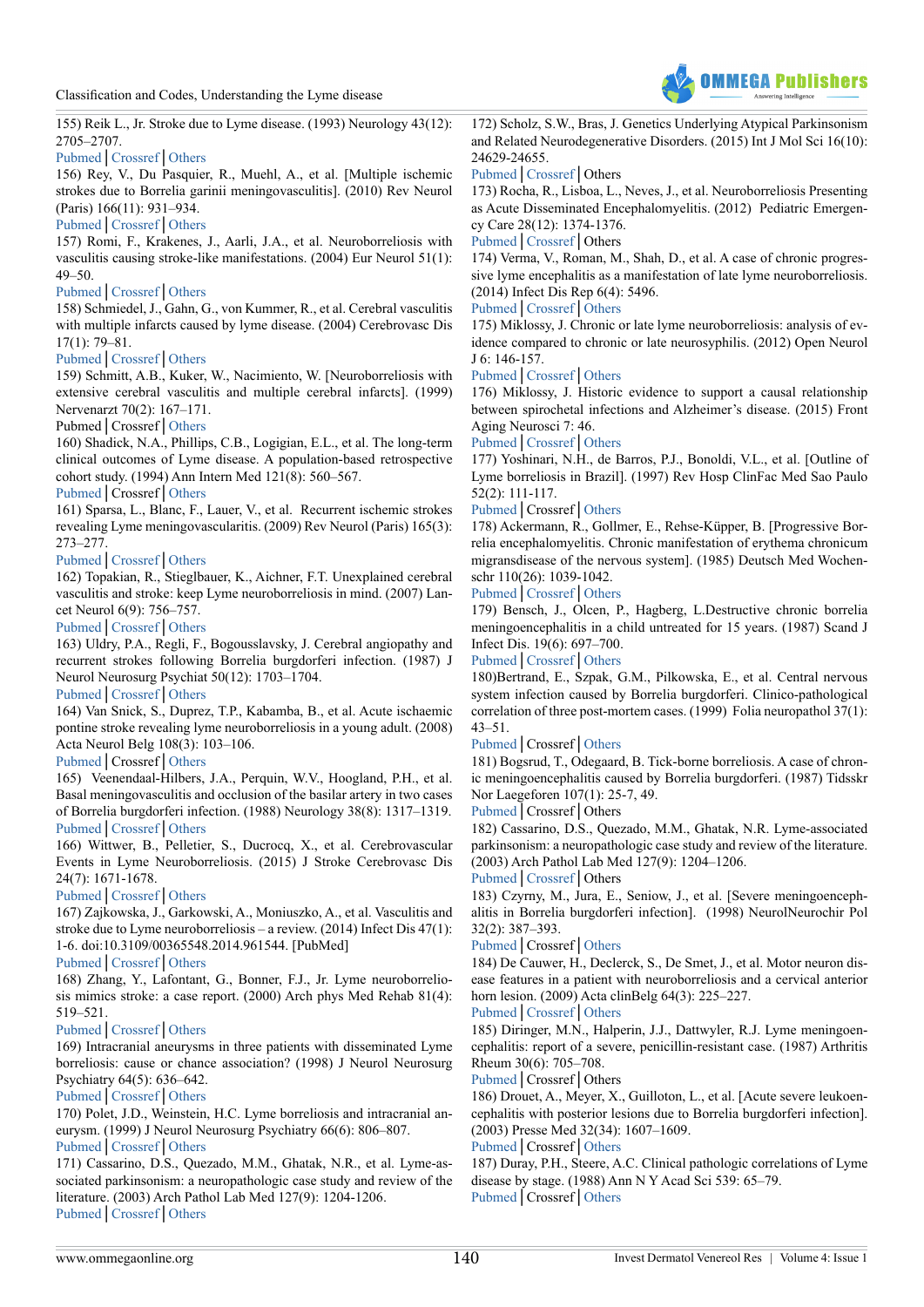

188) Duray, P.H., Steere, A.C. The spectrum of organ and systems pathology in human Lyme disease. (1986) Zentralbl Bakteriol Mikrobiol Hyg A 263(1-2): 169–178.

Pubmed│[Crossref](https://doi.org/10.1016/S0176-6724(86)80120-1)│Others

189) Duray,P.H.Histopathology of clinical phases of human Lyme disease. (1989) Rheum Dis Clin North Am 15(4): 691–710.

[Pubmed](https://www.ncbi.nlm.nih.gov/pubmed/2685926)│Crossref│[Others](https://www.researchgate.net/publication/20470160_Histopathology_of_clinical_phases_of_human_Lyme_disease)

190) Duray,P.H. The surgical pathology of human Lyme disease: An enlarging picture.(1987) Am J SurgPathol11(Suppl 1): 47–60. [Pubmed](https://www.ncbi.nlm.nih.gov/pubmed/3812878)│Crossref│[Others](http://journals.lww.com/ajsp/pages/articleviewer.aspx?year=1987&issue=00111&article=00005&type=abstract)

191)Fénelon, G., Chaine, P., Lèche, J., Guillard, A. [Isolated meningoencephalitis in Lyme disease].(1987) Ann Med Interne138(2): 149-150. [Pubmed](https://www.ncbi.nlm.nih.gov/pubmed/3579101)│Crossref│Others

192) Ferroir, J., Reignier, A., Nicolle, M., et al. [Meningoradiculoencephalitis in Lyme disease. A case with major regressive mental disorders]. (1988) Presse Med 17(14): 697.

[Pubmed](https://www.ncbi.nlm.nih.gov/pubmed/2966957)│[Crossref](https://doi.org/10.1016/S0924-977X(03)92340-6)│[Others](https://www.researchgate.net/publication/247137791_Mental_disorders_in_patients_with_Lyme_Disease)

193) Kacinski, M., Zajac, A., Skowronek-Bala, B., et al. CNS Lyme disease manifestation in children. (2007) Przeql lek 64(S3): 38–40. [Pubmed](https://www.ncbi.nlm.nih.gov/pubmed/18431910)│Crossref│[Others](https://www.researchgate.net/publication/5420817_CNS_Lyme_disease_manifestation_in_children)

194) Kawano, Y., Shigeto, H., Shiraishi, Y., et al. Case of Borrelia brainstem encephalitis presenting with severe dysphagia. (2010) Clin Neurol 50: 265–267.

[Pubmed](https://www.ncbi.nlm.nih.gov/pubmed/20411811)│[Crossref](https://doi.org/10.5692/clinicalneurol.50.265)│[Others](https://www.researchgate.net/publication/43297505_Case_of_Borrelia_brainstem_encephalitis_presenting_with_severe_dysphagia)

195) Nadelman, R.B., Nowakowski, J., Forseter, G., et al. The clinical spectrum of early Lyme borreliosis in patients with culture-confirmed erythema migrans. (1996) Am J Med 100: 502–508.

[Pubmed](https://www.ncbi.nlm.nih.gov/pubmed/8644761)│[Crossref](https://doi.org/10.1016/S0002-9343(95)99915-9)│[Others](https://www.sciencedirect.com/science/article/pii/S0002934395999159)

196) Neumarker, K.J., Dudeck, U., Plaza, P. [Borrelia encephalitis and catatonia in adolescence]. (1989) Nervenarzt 60(2): 115–119. [Pubmed](https://www.ncbi.nlm.nih.gov/pubmed/2716930)│Crossref│[Others](https://www.unboundmedicine.com/medline/citation/2716930/%5bBorrelia_encephalitis_and_catatonia_in_adolescence%5d_)

197) Oksi, J., Kalimo, H., Marttila, R.J., et al. Inflammatory brain changes in Lyme borreliosis. A report on three patients and review of literature. (1996) Brain 119(Pt 6): 2143–2154.

[Pubmed](https://www.ncbi.nlm.nih.gov/pubmed/9010017)│[Crossref](https://doi.org/10.1093/brain/119.6.2143)│[Others](https://www.researchgate.net/publication/14198680_Inflammatory_brain_changes_in_Lyme_borreliosis_A_report_on_three_patients_and_review_of_literature)

198) Oksi, J., Viljanen, M.K., Kalimo, H., et al. Fatal encephalitis caused by concomitant infection with tick-borne encephalitis virus and Borrelia burgdorferi. Clinical infectious diseases: an official publication of the Infectious. (1993) Dis Soc Am 16(3): 392–396.

Pubmed│[Crossref](https://doi.org/10.1093/clind/16.3.392)│[Others](https://academic.oup.com/cid/article-abstract/16/3/392/531379)

199) Omasits, M., Seiser, A., Brainin, M. [Recurrent and relapsing course of borreliosis of the nervous system]. (1990) Wien KlinWochenschr 102(1): 4–12.

[Pubmed](https://www.ncbi.nlm.nih.gov/pubmed/2408240)│Crossref│Others

200) Oschmann, P., Dorndorf, W., Hornig, C., et al. Stages and syndromes of neuroborreliosis. (1998) J Neurol 245(5): 262–272. [Pubmed](https://www.ncbi.nlm.nih.gov/pubmed/9617706)│[Crossref](https://doi.org/10.1007/s004150050216)│[Others](https://www.researchgate.net/publication/13666188_Stages_and_syndromes_of_neuroborreliosis)

201) Pachner, A.R., Duray, P., Steere, A.C. Central nervous system manifestations of Lyme disease. (1989) Arch Neurol 46: 790–795.

[Pubmed](https://www.ncbi.nlm.nih.gov/pubmed/2742551)│Crossref│Others

202) Pennekamp, A., Jaques, M. [Chronic neuroborreliosis with gait ataxia and cognitive disorders]. (1997) Praxis 86(20): 867-869.

[Pubmed](https://www.ncbi.nlm.nih.gov/pubmed/9312817)│Crossref│Others

203) Pfefferkorn, T., Feddersen, B., Schulte-Altedorneburg, G., et al. Tick-borne encephalitis with polyradiculitis documented by MRI. (2007) Neurology 68(15): 1232–1233.

[Pubmed](https://www.ncbi.nlm.nih.gov/pubmed/17420411)│[Crossref](https://doi.org/10.1212/01.wnl.0000259065.58968.10)│[Others](https://www.researchgate.net/publication/6403137_Tick-borne_encephalitis_with_polyradiculitis_documented_by_MRI)

204) Ponz, E., Graus, F., Alvarez, R., et al. [Meningoencephalomyelitis caused by Borrelia burgdorferi: a case without epidemiologic history or chronic migratory erythema]. (1989) Med Clin (Barc) 93(6): 218–220. [Pubmed](https://www.ncbi.nlm.nih.gov/pubmed/2601480)│Crossref│[Others](https://geoscience.net/research/002/572/002572183.php)

205) Reik, L., Burgdorfer, W., Donaldson, J.O. Neurologic abnormalities in Lyme disease without erythema chronicum migrans. (1986) Am J Med 81(1): 73–78.

[Pubmed](https://www.ncbi.nlm.nih.gov/pubmed/3728556)│[Crossref](https://doi.org/10.1097/00005792-197907000-00001)│[Others](https://www.researchgate.net/publication/22691940_Neurologic_Abnormalities_of_Lyme_Disease)

206) Shadick, N.A., Phillips, C.B., Logigian, E.L., et al. The long-term clinical outcomes of Lyme disease. A population-based retrospective cohort study. (1994) Ann Intern Med 121(8): 560–567. [Pubmed](https://www.ncbi.nlm.nih.gov/pubmed/8085687)│Crossref│[Others](https://www.researchgate.net/publication/15112937_The_long-term_clinical_outcomes_of_Lyme_disease_A_population-based_retrospective_cohort_study)

207) Weder, B., Wiedersheim, P., Matter, L., et al.Chronic progressive neurological involvement in Borrelia burgdorferi infection. (1987) J Neurol 234(1): 40–43.

[Pubmed](https://www.ncbi.nlm.nih.gov/pubmed/3819785)│Crossref│[Others](https://link.springer.com/article/10.1007/BF00314008)

208) Aasly, J., Nilsen, G.Cerebral atrophy in Lyme disease. (1990) Neuroradiology 32(3): 252.

[Pubmed](https://www.ncbi.nlm.nih.gov/pubmed/2215913)│Crossref│[Others](https://link.springer.com/article/10.1007/BF00589125)

209) Allen, H.B., Morales, D., et al. Alzheimers disease: A novel hypothesis integrating spirochetes, biofilm, and the immune system. (2016) Journal of Neuroinfectious Diseases 07(01).

Pubmed│[Crossref](https://doi.org/10.4172/2314-7326.1000200)│[Others](https://www.researchgate.net/publication/294089000)

210) Almeida, O.P., Lautenschlager, N.T. Dementia associated with infectious diseases. (2005) International Psychogeriatrics 17(S1): S65-77 [Pubmed](https://www.ncbi.nlm.nih.gov/pubmed/16240484)│[Crossref](https://doi.org/10.1017/S104161020500195X)│[Others](https://www.researchgate.net/publication/7527028_Dementia_associated_with_infectious_diseases)

211) Bu, X., Yao, X., Jiao, S., et al. A study on the association between infectious burden and Alzheimer's disease. (2014) Eur J Neurol 22(12): 1519-1525.

[Pubmed](https://www.ncbi.nlm.nih.gov/pubmed/24910016)│[Crossref](https://doi.org/10.1111/ene.12477)│[Others](http://onlinelibrary.wiley.com/doi/10.1111/ene.12477/abstract)

212) Dupuis, M.J. Multiple neurologic manifestations of Borrelia burgdorferi infection. (1988) Rev Neurol 144(2): 765–775.

[Pubmed](https://www.ncbi.nlm.nih.gov/pubmed/3070690)│Crossref│Others

<span id="page-8-0"></span>213) Duray, P.H. The surgical pathology of human Lyme disease. An enlarging picture. (1987) Am J SurgPathol 11(S1): 47–60. [Pubmed](https://www.ncbi.nlm.nih.gov/pubmed/3812878)│Crossref│Others

214) Itzhaki, R., Lathe, R., Balin, B., et al.Microbes and Alzheimer's Disease. (2016) J Alzheimer's Dis 51(4): 979-984.

[Pubmed](https://www.ncbi.nlm.nih.gov/pubmed/26967229)│[Crossref](https://doi.org/10.3233/JAD-160152)│Others

215) Juchnowicz, D., Rudnik I., Czernikiewicz, A., et al. [Mental disorders in the course of lyme borreliosis and tick borne encephalitis]. (2002) Przegladepidemio l56(S1): 37–50.

[Pubmed](https://www.ncbi.nlm.nih.gov/pubmed/12194228)│Crossref│Others

216) Koc, F., Bozdemir, H., Pekoz, T., Aksu H, et al. Lyme disease presenting as subacute transverse myelitis. (2009) Acta NeurolBelg 109(4): 326-329.

[Pubmed](https://www.ncbi.nlm.nih.gov/pubmed/20120216)│Crossref│[Others](https://www.researchgate.net/publication/41395660_Lyme_disease_presenting_as_subacute_transverse_myelitis)

217) MacDonald, A., Miranda, J. Concurrent neocortical borreliosis and Alzheimer's disease. (1987) Human Pathology 18(7): 759-761. [Pubmed](https://www.ncbi.nlm.nih.gov/pubmed/3297997)│[Crossref](https://doi.org/10.1016/S0046-8177(87)80252-6)│[Others](http://www.sciencedirect.com/science/article/pii/S0046817787802526)

218) MacDonald, A.B. Borrelia in the brains of patients dying with dementia. (1986) JAMA 256(16): 2195–2196.

[Pubmed](https://www.ncbi.nlm.nih.gov/pubmed/3761515)│[Crossref](https://doi.org/10.1001/jama.1986.03380160053011)│[Others](https://jamanetwork.com/journals/jama/article-abstract/362744?redirect=true)

219) Mawanda, F., Wallace, R. Can infections cause Alzheimer's disease? (2013) Epidemiol Rev 35(1): 161–180.

[Pubmed](https://www.ncbi.nlm.nih.gov/pubmed/23349428)│[Crossref](https://doi.org/10.1093/epirev/mxs007)│Others

220) Miklossy, J., Gern, L., Darekar, P., et al. Senile plaques, neurofibrillary tangles and neuropil threads contain DNA? (1995) Journal of Spirochetal and Tick Borne-Diseases 2: 1–5.

Pubmed│Crossref│[Others](https://www.scienceopen.com/document?vid=d6544de7-d894-4426-835a-db3e45e29c33)

221) Miklossy, J., Kasas, S., Janzer, R.C., et al. Further ultrastructural evidence that spirochetes may play a role in the aetiology of Alzheimer's disease. (1994) Neuroreport 5(10): 1201–1204.

[Pubmed](https://www.ncbi.nlm.nih.gov/pubmed/7919164)│[Crossref](https://doi.org/10.1097/00001756-199406020-00010)│[Other](https://www.researchgate.net/publication/15280397_Further_ultrastructural_evidence_that_spirochaetes_may_play_a_role_in_the_etiology_of_Alzheimer%27s_disease)s

222) Miklossy, J., Kasas, S., Zurn, A., et al. Persisting atypical and cystic forms of Borrelia burgdorferi and local inflammation in Lyme neuroborreliosis. (2008) J Neuroinflammation 5(1): 40.

[Pubmed](https://www.ncbi.nlm.nih.gov/pubmed/18817547)│[Crossref](https://doi.org/10.1186/1742-2094-5-40)│[Others](https://jneuroinflammation.biomedcentral.com/articles/10.1186/1742-2094-5-40)

223) Miklossy, J., Khalili, K., Gern, L., et al. Borrelia burgdorferi persists in the brain in chronic Lyme neuroborreliosis and may be associated with Alzheimer disease. (2004) J Alzheimer's Dis 6(6): 639–649. [Pubmed](https://www.ncbi.nlm.nih.gov/pubmed/15665404)│[Crossref](https://doi.org/10.3233/978-1-61499-706-1-67)│[Others](https://www.researchgate.net/publication/316342420_Borrelia_Burgdorferi_Persists_in_the_Brain_in_Chronic_Lyme_Neuroborreliosis_and_may_be_Associated_with_Alzheimer_Disease)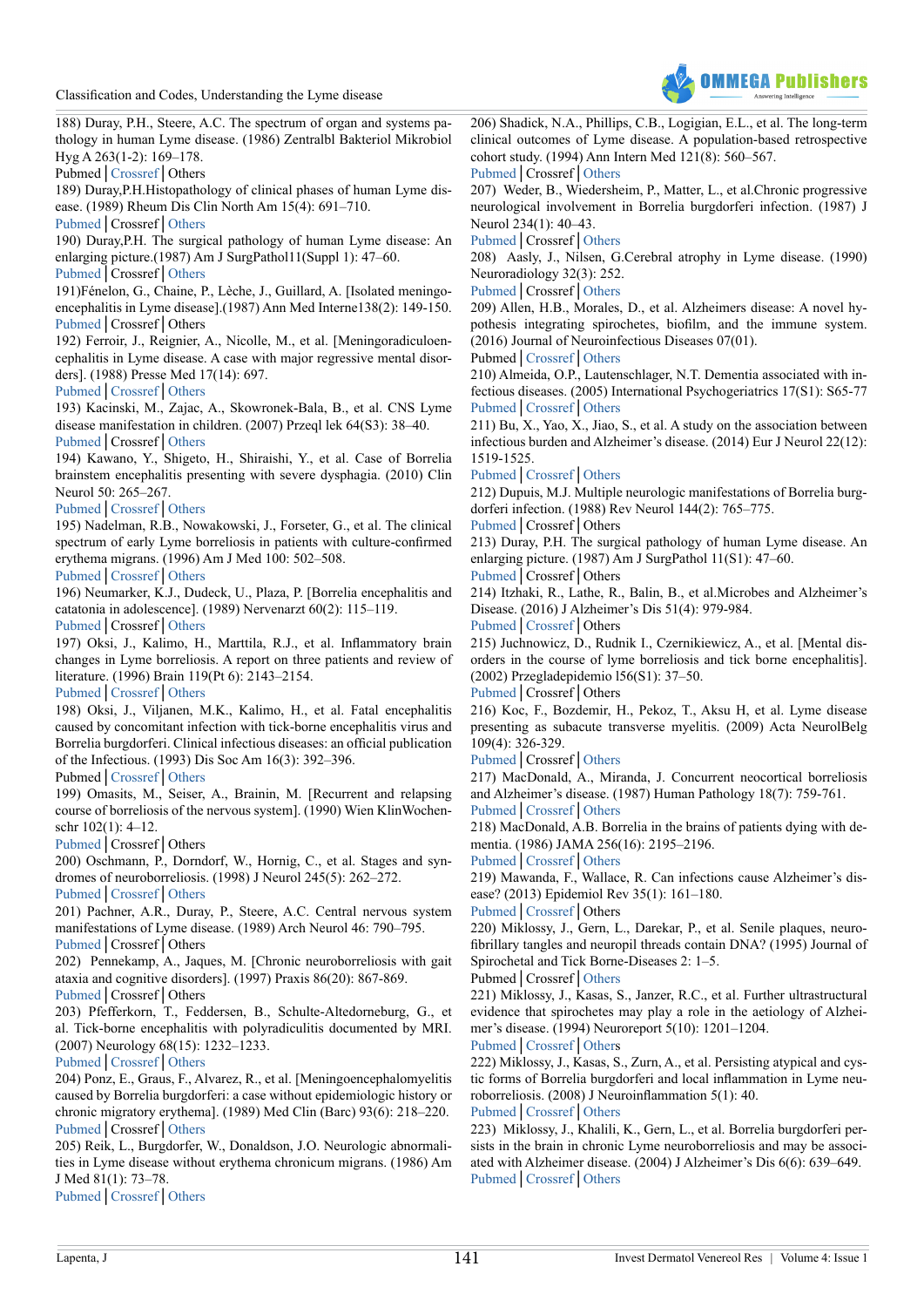

224) Miklossy, J., Kis, A., Radenovic, A., et al. Beta-amyloid deposition and Alzheimer's type changes induced by Borrelia spirochetes. (2006) Neurobiology of Aging 27(2): 228–236.

[Pubmed](https://www.ncbi.nlm.nih.gov/pubmed/15894409)│[Crossref](https://doi.org/10.1016/j.neurobiolaging.2005.01.018)│[Others](http://research-repository.uwa.edu.au/en/publications/betaamyloid-deposition-and-alzheimers-type-changes-induced-by-borrelia-spirochetes(4becb2c7-7d79-4d8e-aa47-b8387218d210)/export.html)

225) Miklossy, J.Alzheimer's disease - a neurospirochetosis. Analysis of the evidence following Koch's and hill's criteria. (2011) J Neuroinflammation 8(1):90.

Pubmed│[Crossref](https://doi.org/10.1186/1742-2094-8-90)│[Others](https://jneuroinflammation.biomedcentral.com/articles/10.1186/1742-2094-8-90)

226) Miklossy, J. Alzheimer's disease--a spirochetosis? (1993) Neuroreport 4(7): 841–848.

# [Pubmed](https://www.ncbi.nlm.nih.gov/pubmed/8369471)│[Crossref](https://doi.org/10.1097/00001756-199307000-00002)│[Others](https://www.researchgate.net/publication/247589404_Alzheimers_disease-a_spirochetosis)

227) Miklossy, J. Bacterial Amyloid and DNA are Important Constituents of Senile Plaques: Further Evidence of the Spirochetal and Biofilm Nature of Senile Plaques. (2016) J Alzheimer's Dis 53(4): 1459-1473. [Pubmed](https://www.ncbi.nlm.nih.gov/pubmed/27314530)│[Crossref](https://doi.org/10.3233/JAD-160451)│[Others](https://www.j-alz.com/content/bacterial-amyloid-and-dna-are-important-constituents-senile-plaques-further-evidence)

228) Miklossy, J. Chronic inflammation and amyloidogenesis in Alzheimer's disease -- role of Spirochetes. (2008) J Alzheimers dis 13(4): 381–391.

[Pubmed](https://www.ncbi.nlm.nih.gov/pubmed/18487847)│Crossref│[Others](http://www.miklossy.ch/media/MiklossySpecialIssue2008Spiro%2426ADfulltextPdf.pdf)

229) Miklossy, J. Emerging roles of pathogens in Alzheimer disease. (2011) Expert Rev Mol Med 13: e30.

# [Pubmed](https://www.ncbi.nlm.nih.gov/pubmed/?term=10.1017%2Fs1462399411002006.)│[Crossref](https://doi.org/10.1017/s1462399411002006)│[Others](https://www.cambridge.org/core/journals/expert-reviews-in-molecular-medicine/article/emerging-roles-of-pathogens-in-alzheimer-disease/CC3D7D5D8DB9946C761C5F7D9C07F16C)

230) Miklossy, J. Historic evidence to support a causal relationship between spirochetal infections and Alzheimer's disease. (2015) Front Aging Neurosci 7: 46.

# [Pubmed](https://www.ncbi.nlm.nih.gov/pubmed/25932012)│[Crossref](https://doi.org/10.3389/fnagi.2015.00046)│[Others](https://www.frontiersin.org/articles/10.3389/fnagi.2015.00046/full)

231) Giacobini, E., Becker, R., Miklossy, J. The spirochetal etiology of Alzheimer's disease: A putative therapeutic approach. In Alzheimer Disease: Therapeutic Strategies:Proceedings of the Third International Springfield Alzheimer Symposium. Edited by: Birkhauser Boston Inc. (1994) Part I: 41-48.

Pubmed│Crossref│Others

232) Pennekamp, A., Jaques, M. [Chronic neuroborreliosis with gait ataxia and cognitive disorders]. (1997) Praxis (Bern 1994) 86(20): 867–869.

# [Pubmed](https://www.ncbi.nlm.nih.gov/pubmed/9312817)│Crossref│Others

233) Reik, L.Jr., Burgdorfer, W., Donaldson, J.O. Neurologic abnormalities in Lyme disease without erythema chronicum migrans. (1986) Am J Med 81(1): 73–78.

# [Pubmed](https://www.ncbi.nlm.nih.gov/pubmed/3728556)│Crossref│[Others](https://docslide.com.br/documents/neurologic-abnormalities-in-lyme-disease-without-erythema-chronicum-migrans.html)

234) Schaeffer, S., Le Doze, F., De la, Sayette.V., et al. Dementia in Lyme disease. (1994) Presse Med 23(18): 861.

[Pubmed](https://www.ncbi.nlm.nih.gov/pubmed/7937612)│Crossref│Others

235) Tarasów, E., Ustymowicz, A., Zajkowska, J., et al. [Neuroborreliosis: CT and MRI findings in 14 cases. Preliminary communication]. (2001) Neurol neurochir pol 35(5): 803–13.

[Pubmed](https://www.ncbi.nlm.nih.gov/pubmed/?term=%5BNeuroborreliosis%3A+CT+and+MRI+findings+in+14+cases.+Preliminary+communication)│Crossref│Others

236) Waniek, C., Prohovnik, I., Kaufman, M.A., et al. Rapidly progressive frontal-type dementia associated with Lyme disease. (1995) J Neuropsychiatry Clin Neurosci 7(3): 345–347.

# [Pubmed](https://www.ncbi.nlm.nih.gov/pubmed/?term=Rapidly+progressive+frontal-type+dementia+associated+with+Lyme+disease.)│[Crossref](https://doi.org/10.1176/jnp.7.3.345)│[Others](https://neuro.psychiatryonline.org/doi/abs/10.1176/jnp.7.3.345)

237) Fallon, B., Kochevar, J., Gaito, A., et al. The underdiagnosis of neuropsychiatric lyme disease in children and adults. (1998) Psychiatr Clin North Am 21(3): 693-703.

[Pubmed](https://www.ncbi.nlm.nih.gov/pubmed/?term=The+underdiagnosis+of+neuropsychiatric+lyme+disease+in+children+and+adults)│[Crossref](https://doi.org/10.1016/S0193-953X(05)70032-0)│[Others](https://www.sciencedirect.com/science/article/pii/S0193953X05700320)

238) Fallon, B.A., Nields, J.A. Lyme disease: a neuropsychiatric illness. (1994) The Am J Psychiatry 151(11): 1571–1583.

[Pubmed](https://www.ncbi.nlm.nih.gov/pubmed/7943444)│[Crossref](https://doi.org/10.1176/ajp.151.11.1571)│[Others](http://www.angelfire.com/biz/romarkaraoke/lymeart.html)

239) Fallon, B., Nields, J., Parsons, B., et al. Psychiatric manifestations of Lyme borreliosis. (1993) J Clin Psychiatry 54(7): 263-268.

[Pubmed](https://www.ncbi.nlm.nih.gov/pubmed/8335653)│Crossref│Others

240) Tager, F.A., Fallon, B.A., Keilp, J., et al. A controlled study of cognitive deficits in children with chronic Lyme disease. (2001) J Neuropsychiatry Clin Neurosci 13(4): 500-507.

[Pubmed](https://www.ncbi.nlm.nih.gov/pubmed/?term=A+controlled+study+of+cognitive+deficits+in+children+with+chronic+Lyme+disease)│[Crossref](https://doi.org/10.1176/jnp.13.4.500)│[Others](https://www.researchgate.net/publication/11609363_A_Controlled_Study_of_Cognitive_Deficits_in_Children_With_Chronic_Lyme_Disease)

241) Deanehan JK, Kimia AA, Tan Tanny SP, et al. Distinguishing Lyme from septic knee monoarthritis in Lyme disease-endemic areas. (2013) Pediatrics 131(3): e695-e701.

[Pubmed](https://www.ncbi.nlm.nih.gov/pubmed/?term=10.1542%2Fpeds.2012-2531)│[Crossref](https://doi.org/10.1542/peds.2012-2531)│[Others](http://pediatrics.aappublications.org/content/early/2013/02/13/peds.2012-2531)

242) Jones, K.L., McHugh, G.A., Glickstein, L.J., et al. Analysis of Borrelia burgdorferi genotypes in patients with Lyme arthritis: High frequency of ribosomal RNA intergenic spacer type 1 strains in antibiotic-refractory arthritis. (2009) Arthritis Rheum. 60(7): 2174-2182. [Pubmed](https://www.ncbi.nlm.nih.gov/pubmed/?term=10.1002%2Fart.24812)│[Crossref](https://doi.org/10.1002/art.24812)│[Others](http://onlinelibrary.wiley.com/doi/10.1002/art.24812/full)

243) Lesnicar, G., Zerdoner, D. Temporomandibular joint involvement caused by Borrelia Burgdorferi. (2007) J Cranio-Maxillo-fac Surg 35(8): 397-400. doi:10.1016/j.jcms.2007.06.003. [PubMed] [Pubmed](https://www.ncbi.nlm.nih.gov/pubmed/?term=10.1016%2Fj.jcms.2007.06.003)│[Crossref](https://doi.org/10.1016/j.jcms.2007.06.003)│[Others](http://www.sciencedirect.com/science/article/pii/S101051820700100X)

<span id="page-9-0"></span>244) Pañczuk, A., Tokarska-Rodak, M., Koziol-Montewka, M., et al. The incidence of Borrelia burgdorferi, Anaplasma phagocytophilum and Babesia microti coinfections among foresters and farmers in eastern Poland. (2016) J Vector Borne Dis 53(4): 348-354.

#### [Pubmed](https://www.ncbi.nlm.nih.gov/pubmed/?term=The+incidence+of+Borrelia+burgdorferi%2C+Anaplasma+phagocytophilum+and+Babesia+microti+coinfections+among+foresters+and+farmers+in+eastern+Poland.)│Crossref│[Others](https://www.ncbi.nlm.nih.gov/pubmed/?term=The+incidence+of+Borrelia+burgdorferi%2C+Anaplasma+phagocytophilum+and+Babesia+microti+coinfections+among+foresters+and+farmers+in+eastern+Poland.)

245) Renaud, I., Cachin, C., Gerster, J-C. Good outcomes of Lyme arthritis in 24 patients in an endemic area of Switzerland. (2004) Jt Bone Spine Rev Rhum. 71(1): 39-43. doi:10.1016/S1297-319X(03)00160-X. [PubMed]

# [Pubmed](https://www.ncbi.nlm.nih.gov/pubmed/?term=Good+outcomes+of+Lyme+arthritis+in+24+patients+in+an+endemic+area+of+Switzerland.)│[Crossref](https://doi.org/10.1016/S1297-319X(03)00160-X)│[Others](http://www.sciencedirect.com/science/article/pii/S1297319X0300160X)

246) Schmid, G. Epidemiology and Clinical Similarities of Human Spirochetal Diseases. (1989) Clin Infect Dis 11Suppl 6: S1460-S1469.

# [Pubmed](https://www.ncbi.nlm.nih.gov/pubmed/?term=Epidemiology+and+Clinical+Similarities+of+Human+Spirochetal+Diseases)│[Crossref](https://doi.org/10.1093/clinids/11.Supplement_6.S1460)│[Others](https://academic.oup.com/cid/article-abstract/11/Supplement_6/S1460/347550?redirectedFrom=fulltext)

247) Yoshinari, N.H., de Barros, P.J., Bonoldi, V.L., et al. [Outline of Lyme borreliosis in Brazil]. (1997) Rev Hosp Clin Fac Med Sao Paulo 52(2): 111-117.

[Pubmed](https://www.ncbi.nlm.nih.gov/pubmed/?term=%5BOutline+of+Lyme+borreliosis+in+Brazil%5D.+%5Bin+Portuguese%5D.)│Crossref│[Others](https://www.researchgate.net/publication/13795881_Outline_of_Lyme_borreliosis_in_Brazil_Perfil_da_borreliose_de_Lyme_no_Brasil)

248) Lipsker, D., Hansmann, Y., Limbach, F., et al. Disease expression of Lyme borreliosis in northeastern France. (2001) Eur J Clin Microbiol Infect Dis 20(4): 225-230.

# [Pubmed](https://www.ncbi.nlm.nih.gov/pubmed/11399010)│Crossref│[Others](https://link.springer.com/article/10.1007/s100960100476)

249) Wendling, D., Sevrin, P., Bouchaud-Chabot, A., et al. Parsonage-Turner syndrome revealing Lyme borreliosis. . (2009) Joint Bone Spine Rev Rhum 76(2): 202-204.

# [Pubmed](https://www.ncbi.nlm.nih.gov/pubmed/?term=10.1016%2Fj.jbspin.2008.07.013)│[Crossref](https://doi.org/10.1016/j.jbspin.2008.07.013)│[Others](http://www.sciencedirect.com/science/article/pii/S1297319X08003187)

250) Drenckhahn, A., Spors, B., Knierim, E. Acute isolated partial oculomotor nerve palsy due to Lyme neuroborreliosis in a 5 year old girl. (2016) Eur J Paediatr Neurol. 20(6): 977-979.

# [Pubmed](https://www.ncbi.nlm.nih.gov/pubmed/?term=Acute+isolated+partial+oculomotor+nerve+palsy+due+to+Lyme+neuroborreliosis+in+a+5+year+old+girl)│[Crossref](https://doi.org/10.1016/j.ejpn.2016.05.022)│[Others](http://www.sciencedirect.com/science/article/pii/S1090379816300794)

251) Karma, A., Seppälä, I., Mikkilä, H., et al. Diagnosis and clinical characteristics of ocular Lyme borreliosis. (1995) Am J Ophthalmol 119(2): 127-135.

# [Pubmed](https://www.ncbi.nlm.nih.gov/pubmed/7832219)│[Crossref](https://doi.org/10.1016/S0002-9394(14)73864-4)│[Others](https://www.researchgate.net/publication/15367441_Diagnosis_and_Clinical_Characteristics_of_Ocular_Lyme_Borreliosis_Author_Reply)

252) Golubic, D., Vinkovic, T., Turk, D., et al. [Ocular manifestations of Lyme borreliosis in northwest Croatia]. (2004) Lijec Vjesn 126(5-6): 124-128.

# [Pubmed](https://www.ncbi.nlm.nih.gov/pubmed/?term=%5BOcular+manifestations+of+Lyme+borreliosis+in+northwest+Croatia)│Crossref│Others

<span id="page-9-1"></span>253) Mikkilä, H.O., Seppälä, I.J., Viljanen, M.K., et al. The expanding clinical spectrum of ocular lyme borreliosis. (2000) Ophthalmology 107(3): 581-587.

# [Pubmed](https://www.ncbi.nlm.nih.gov/pubmed/10711899)│Crossref│[Others](https://www.julkari.fi/handle/10024/85777)

254) Krause, P.J., Telford, S.R., Spielman, A., et al. Concurrent Lyme disease and babesiosis. Evidence for increased severity and duration of illness. (1996) JAMA. 275(21): 1657-1660. [PubMed]

# [Pubmed](https://www.ncbi.nlm.nih.gov/pubmed/8637139)│[Crossref](https://doi.org/10.1001/jama.1996.03530450047031)│[Others](https://jamanetwork.com/journals/jama/article-abstract/403174?redirect=true)

255) Muslmani, M., Gilson, M., Sudre, A., et al. [Lyme disease with hepatitis and corticosteroids: a case report]. (2012) Rev Med Interne 33(6): 339-342.

# [Pubmed](https://www.ncbi.nlm.nih.gov/pubmed/?term=10.1016%2Fj.revmed.2012.01.016.)│[Crossref](https://doi.org/10.1016/j.revmed.2012.01.016)│[Others](https://www.researchgate.net/publication/221861771_Lyme_disease_with_hepatitis_and_corticosteroids_A_case_report)

256) Mc Causland, F.R., Niedermaier, S., Bijol, V., et al. Lyme disease-associated glomerulonephritis. (2011) Nephrol Dial Transplant 26(9): 3054-3056.

[Pubmed](https://www.ncbi.nlm.nih.gov/pubmed/?term=10.1093%2Fndt%2Fgfr335)│Crossref│[Others](https://academic.oup.com/ndt/article/26/9/3054/1819994)